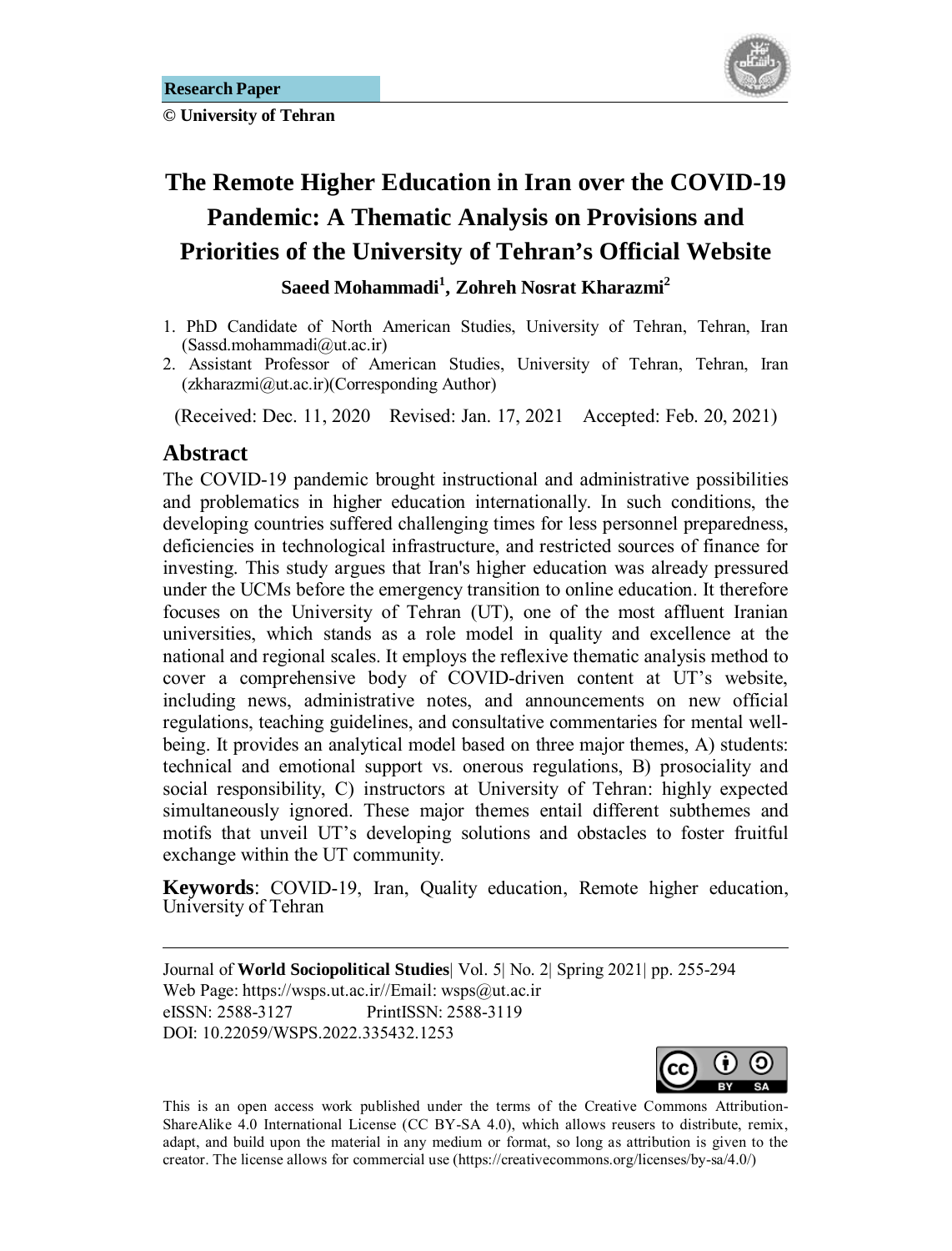### **1. Introduction**

According to the United Nations, the COVID 19 pandemic affected the education of 98.6% of learners in 200 countries, equivalent to 1,725 million pre-school to higher education students (United Nations 2020). Then, remote education has become the "panacea" of this crisis, maintaining mainstream education and avoiding deprivation (Dhawan 2020).

Remote education has transformed from accessibility to an inevitable necessity; the best universities therefore began to contest over combining "equity and excellence" (Sahlberg, 2021) in educational policies as a new source of competence and evolution. The qualified digital pedagogy at universities emerged to preserve the minimum difference with F2F (face-to-face) classes and motivate learning progress along with higher resilience and personal adaptation of instructors and students (Linder, Letzel, Tarini, & Schwab, 2021).

An avalanche of scholarly literature was produced in the early few months after the universities forced lockdown to address the tremendous challenges encountered by instructors and students. Concerns and issues ranged from technical problems and internet connection/malfunctions to ineffective online content and lack of focus, motivation, and interaction in virtual classes. Among others, one of the most significant issues confronted by university students and faculty members was the emergence of a widening digital gap worldwide. Inequality and lack of fairness in access and use of ICT in education, thus, limited the meaningful participation of millions of students from marginalized geopolitical, demographic and socioeconomic backgrounds. A variety of local experiences have been shared to indicate how a qualified digital pedagogy along with an active engagement in data services and applications is an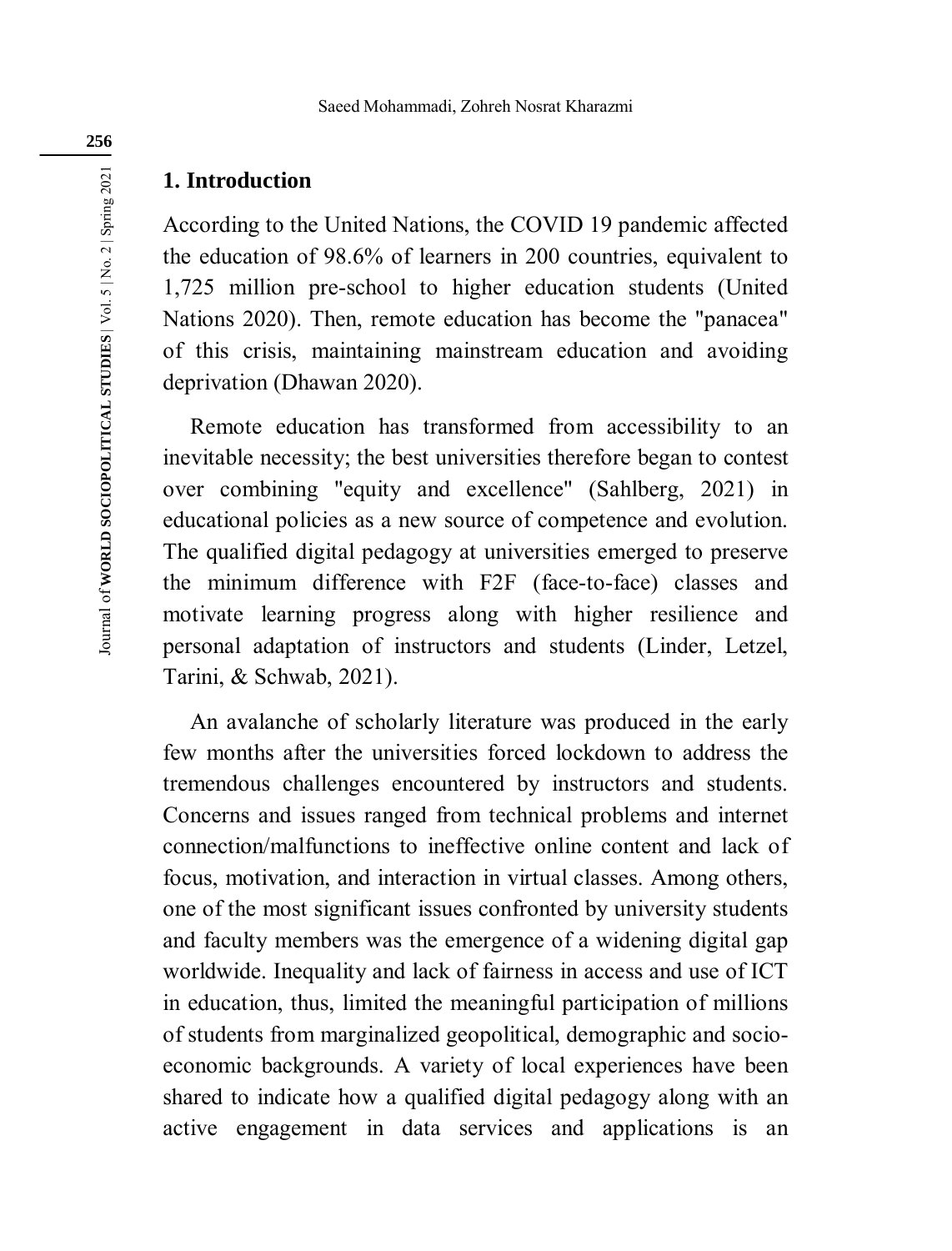unrealistic dream correlated with rural-urban divides (Bokayev, Torebekova, Davletbayena & Zhakypova, 2021; Scully, Lehane & Scully, 2021), the disadvantages of households (Greenhow, Lewin & Willet, 2021; Scully et al., 2021) and the socially isolated and unprivileged communities such as restrictions on people of color or girls' access to the Internet (Sullivan, 2021; Khlaif & Salha, 2020).

In a broader context, the level of preparation, technological infrastructure, and teaching competencies to identify and implement digital pedagogy has not been equally established and adjusted in the developed and developing countries (Wang, Li, Malik & Anwar, 2021). The frustration caused by the forced transition to online classes is further aggravated by losing higher education's material gains and cultural functions in various countries. The domestic and global economies faced a significant recession due to the pandemic as even the academic institutions with affluent financial resources were grappling with grave financial challenges, revenue losses, and tuition refund petitions. COVID-19 cost, for instance, American colleges at least \$120 billion (DePietro, 2020); the Ivy League universities, such as Harvard University, with its \$41.9 billion endowments, reports a deficit of \$10 million (Hubler, 2020). One may therefore imagine this transition cost for developing countries with severe restrictions.

The present study, thus, focuses on the University of Tehran, as an Iranian mother university, to portray its experiences during the COVID-19 pandemic. Even though UT is generally perceived as being among the technologically-developed universities nationwide, hosting 11.800 courses, meaning 1 million classes (Khabarban, 1400 [2021 A.D.]), its E-Learn website made a remarkable shift from face to face education to remote education. The University of Tehran can be taken into consideration as a significant case of **257**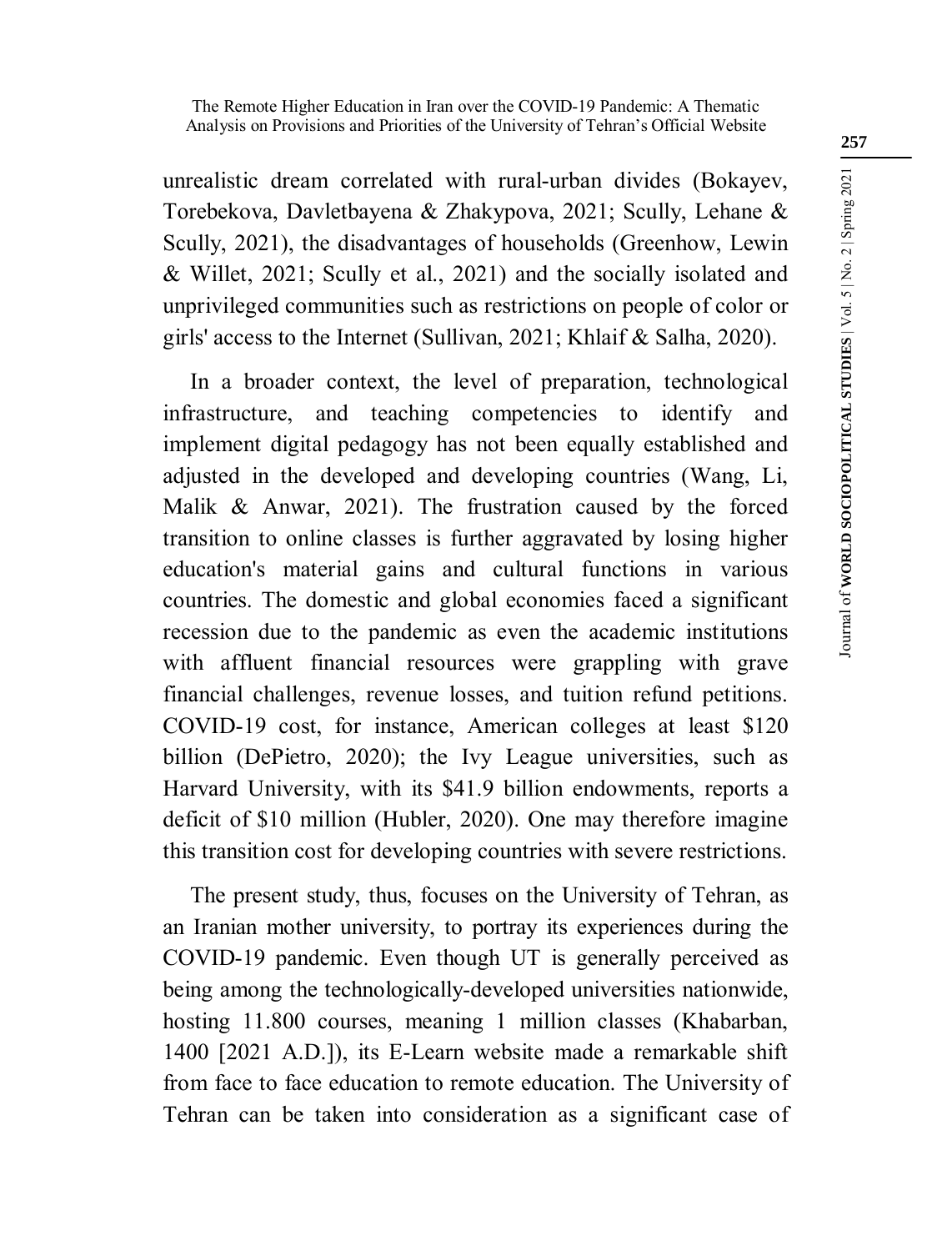study due to the pivotal role it plays in the national higher education system, as well as, an international role model which is ranked among the 400 best world universities according to Shanghai Jiao Tong Ranking (Academic Ranking of World Universities, 2020).

The UT's response to the "new normal," its quality alternatives and fresh designs, were not necessarily exceptional comparing many other universities impacted by the pandemic-driven closures. However, contextualizing its challenges under the country's economic pressure and the unilateral and coercive measures (UCMs) of the United States, the university made significant efforts in enabling all its faculty, employees and students for using digital resources and platforms to continue the institutions' "regular" activities. This study addresses the University of Tehran's website in a comprehensive coverage of all COVIDrelated materials since March 2020, the first spot of the university's shutdown down, including news, consultative commentaries for mental well-being, and administrative notes on new official regulations. The material is coded employing ATLAS. ti software, and the codes are refined as indicated in Table 1.

### **2. Review of Literature**

The impact of the lockdown on the pedagogical models and rethinking the strengths and deficiencies of the current teaching and learning structures can be considered as the point of concern in almost all universities. The "emergency remote education," as Minsun Shin (Shin & Hickey, 2021) calls the COVID-driven forced transition, brought 'afflictions' (Watermeyer, Crick, Knight, & Goodall, 2021) or tremendous challenges in adapting to this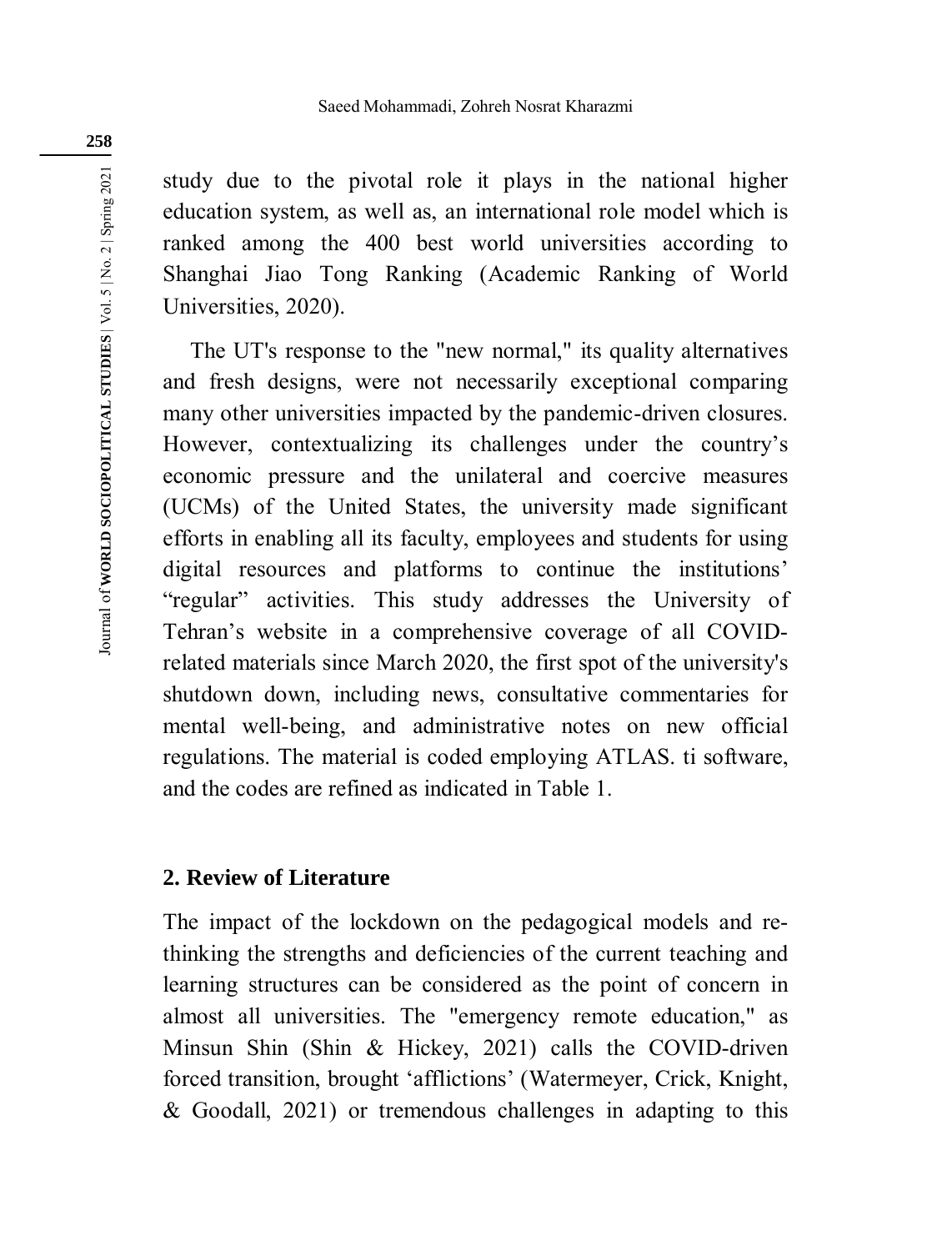complicated situation while the flourished opportunities over this short period would gift informed designs of future online pedagogy.

Transferring education to user-friendly platforms through more collaborative and convenient forms and making fast data transmission possible through social media such as WhatsApp, Zoom, and Instagram are instances of this positive change. Moreover, a new perspective on faculty and student preparation is fostered, which is not only relevant to "the best practice recommendations" (Starkey, Shonfeld, Prestridge & Cervera, 2021), but in response to uncertain social and economic contexts (Oliveira, Grenha Teixeira, Torres & Morais, 2021; Starkey et al., 2021).

Making the most of the available technology to make prerecorded videos, to have interactive class discussions through clearcut and pre-defined tasks on online platforms, and to provide interesting online content both in synchronous and asynchronous modes are suggested in the literature that has been published during the pandemic in order to address such issues and give practical solutions (Tietjen, Bekiroglu, Choi, Rook, & McDonald, 2021).

Meanwhile, a great deal of the released literature was concerned with "effective communications" between instructors and students: it was difficult for universities to ensure giving the faculty members sufficient skills for expanding the channels of communications and implementing a variety of digital tools in an appropriate context depending on the nature of the courses and students' educational needs (Mahmood, 2021). Taking this contextsensitive approach in remote education is a paramount dilemma the universities and instructors have confronted during the lockdown. As König, Jäger-Biela and Glutsch (2020) present the experience of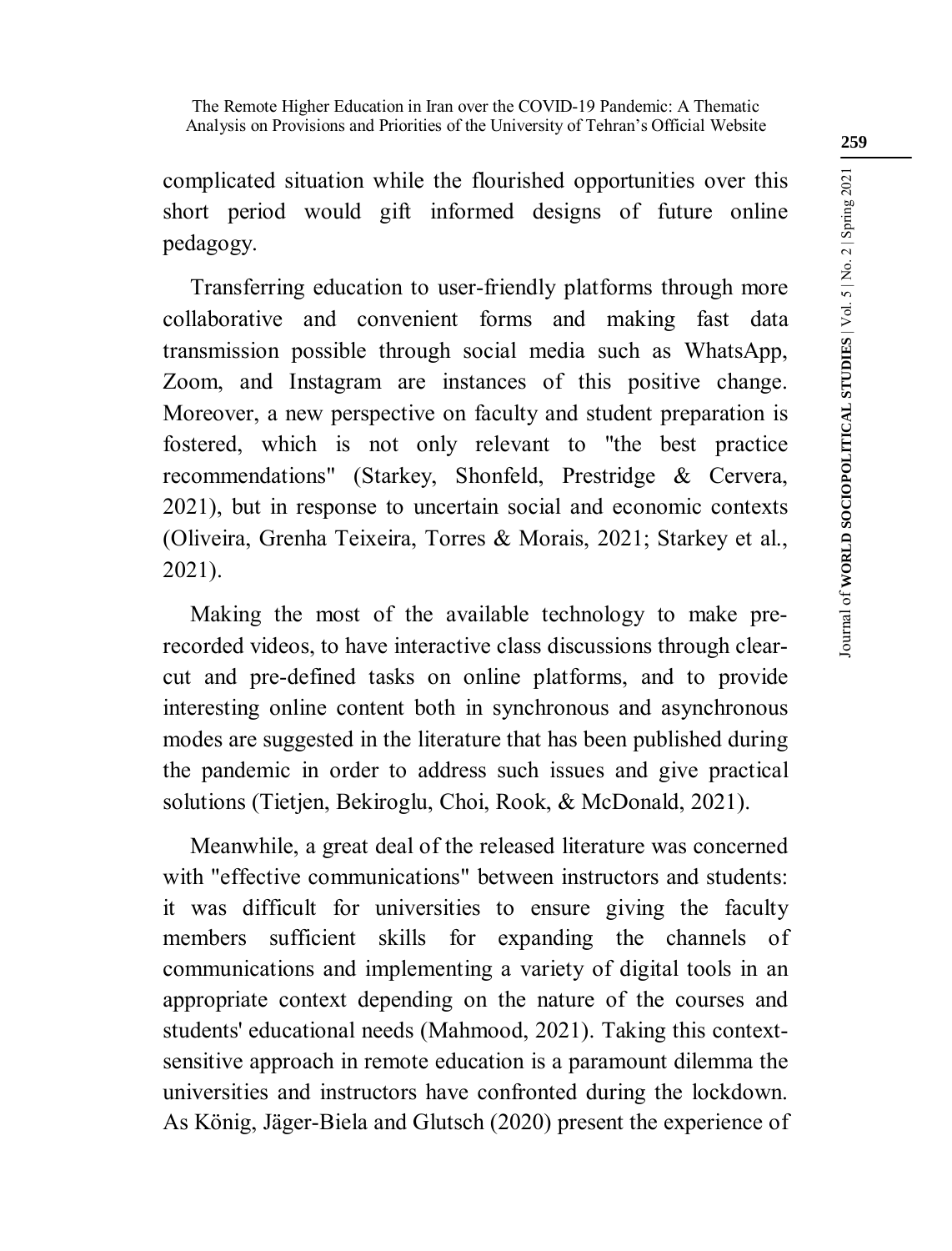Germany, and Jia and Santi's (2021) research indicate that in the Chinese context, designing an equity science instruction tailored for individualized capabilities and needs was vital in a qualified remote pedagogy. For instance, they raise examples of tackling special needs and re-considering the position of students with special needs and disabilities in such a situation.

A vast critical inquiry appeared during the pandemic addressing the field-specific disputes: as a simple review indicates, the challenges on the way of the humanities and arts are much marginalized by the academic discourse compared to pure science and medicine. Medical, dental, and radiology education have undergone severe obstacles due to the lack of access to laboratory sessions, feeling that "practical sessions" and the operation training cannot be mastered with "online modules." The universities, then, have altered traditional teaching methods and substituted them with a variety of methods that would fit the online environment, such as engagement in virtual labs for STEM courses, hybrid of videos, simulations, and assignments such as digital lab notebooks and lab archives (Arezzo, Vignali, Ammirati, Brodie & Mintz, 2020).

Building more equitable, efficient, and resilient higher education systems in this context-sensitive appreciation requires wise investment and high-capital technological infrastructure. The lack of preparedness, socio-economic uncertainties, and insufficient infrastructure have been much more limiting in developing countries (Oloyede, Faruk & Raji, 2021).

 Among other developing countries, Iran can be considered even a different case with standing against a consolidated regime of sanctions that the 44<sup>th</sup> president of the United States, Barack Obama, explicitly identified with "unprecedented, crippling sanctions" (Fathollah-Nejad, 2021, p. 310). According to American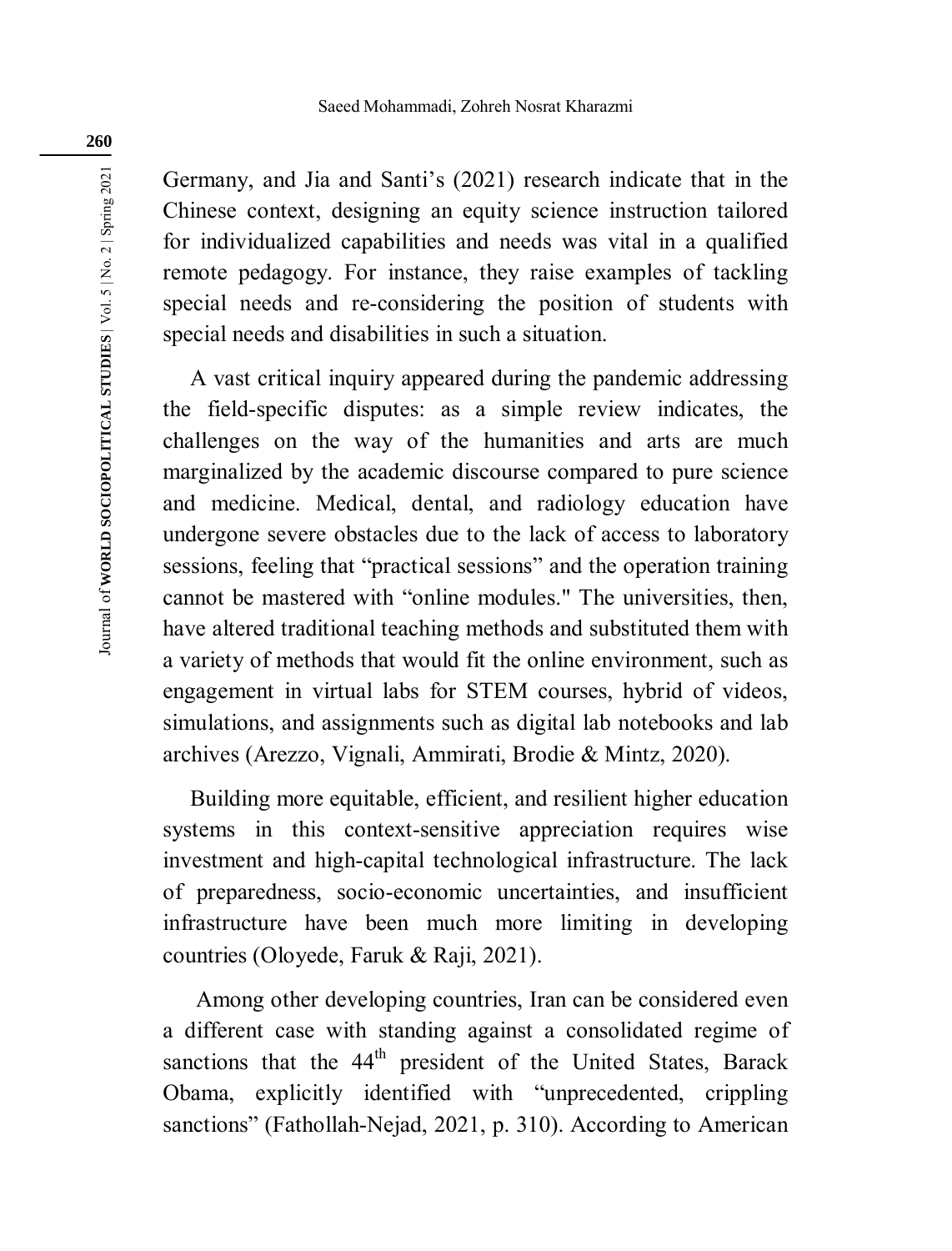sources, the country had already been under the pressure campaign as between March 2018 and March 2020, the average living standard decreased by 13 percent nationally, and the national currency has lost almost one-fourth of its value (Kahalzadeh, 2021).

In such a challenging situation, emergency response teams in the Iranian universities started to work immediately by vacating dorms and holding classes online. Thus, this study intends to analyze the University of Tehran's response to COVID-19 by observing its decisions, standards, and solutions regarding remote teaching as a national role model in the following sections.

### **3. Methodological Framework**

The present paper aims to examine the emergent transition to remote education at the University of Tehran to investigate its remote pedagogical visions, which indicate a national, or even a regional role model in Iran and West Asia. It is an effort to cast the university's pedagogical responses for the required emergent transition to remote education during the two years of mandatory lockdown due to COVID-19, from March 2020-October 2021. The study's corpus encompassed the entire content of UT's website and its derivative pages to include comprehensive coverage of pedagogical guidelines, health protocol guidelines, and awarenessraising guides, as well as news, consultative commentaries for mental well-being, and administrative notes on new and modified official regulations. To locate the relevant information, the keyword "Coronavirus" was searched at UT's website (University of Tehran, n.d.); the entire data regarding this keyword was then examined and analyzed.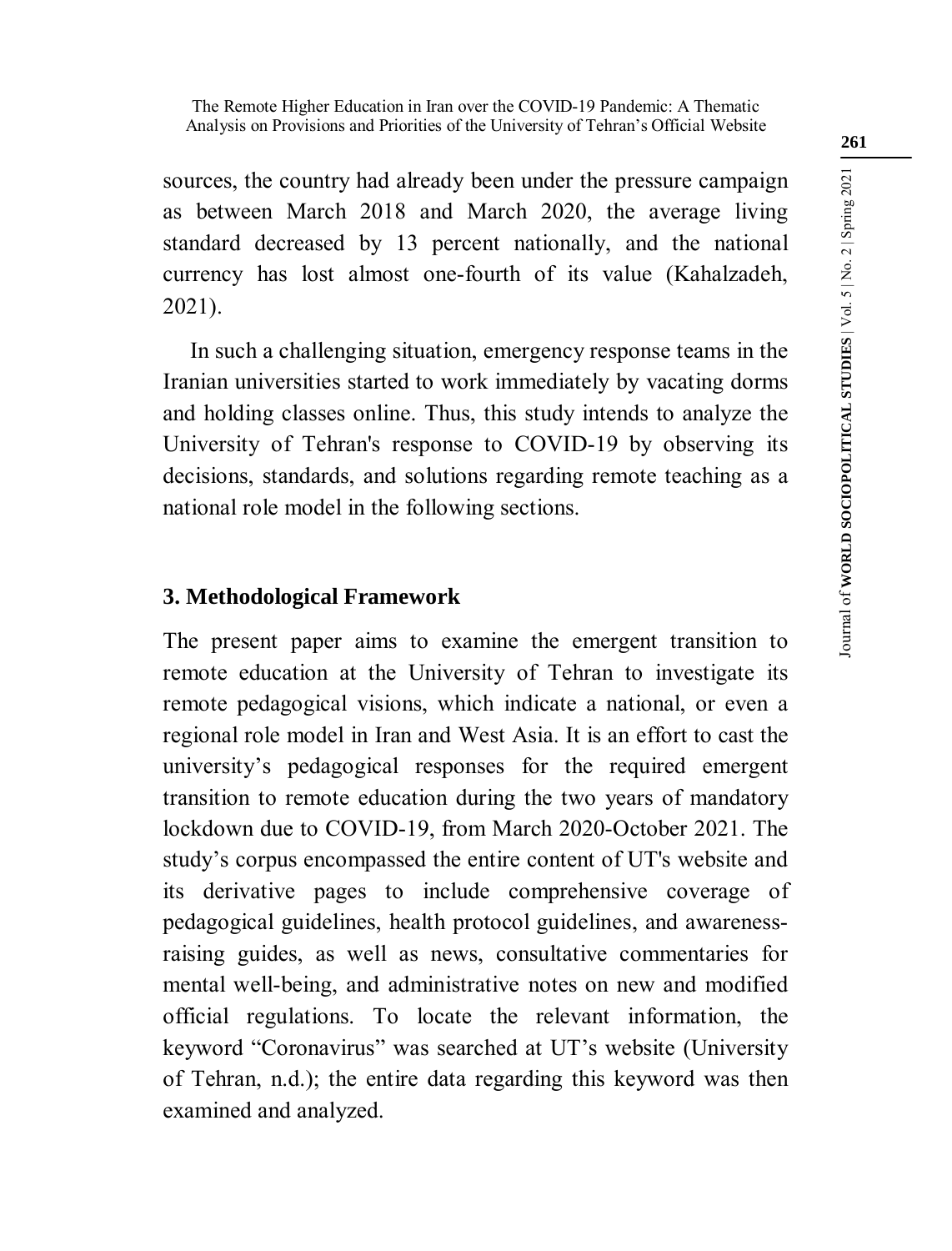The data, which included a large body of content—65000 words—was initially uploaded to ATLAS.ti9.0.15 software in an attempt to generate the most frequent categories of ideas, concepts, and argumentations for reaching as many mutually exclusive themes as possible. This study therefore apples the reflexive thematic analysis (RTA) method, which enables the researchers to focus on the "contextualized words" rather than any pre-defined codes (Newton-John, Ventura, Mosely, Browne & Speight, 2017).

RTA is selected as a relevant method for content analysis, as it locates a "phenomenological position" to identify the major themes systematically, without relying on a prior theory or any pre-defined codes (Newton-John et al., 2017). The RTA entails four analysis phases: (1) familiarization, (2) coding, (3) theme development and refinement, and (4) writing up.

Accordingly, the data was thoroughly read and examined to appreciate the content. Sections were segmented to highlight content with pertinent analytic interest concerning the research inquiry. RTA began with the context and meaning detection, as it continued with tagging the excerpts of data with specific labels or codes. The repeated patterns and meaning-making codes were identified, and the themes were developed and named accordingly to portray the founding concerns, recommended solutions, models of teaching, and even emerging ethical principles in UT's remote education.

### **4. Discussion and Findings**

Coronavirus pandemic has affected many aspects of people's lives in a way that, to some extent, it is incomparable with the prepandemic situation. Education is no exception to this rule, and has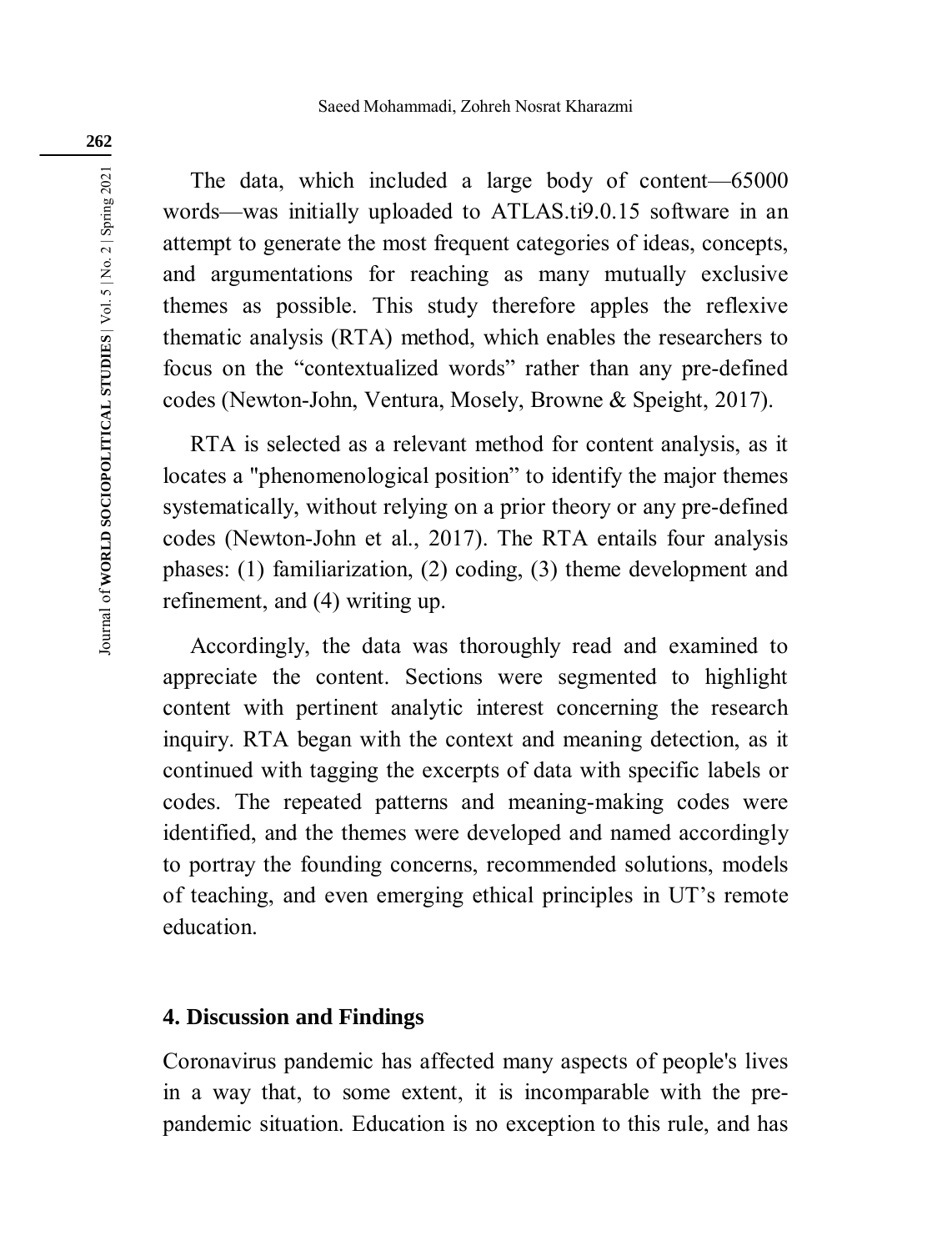undergone extensive transformations. Since the beginning of the pandemic, the University of Tehran, as the pioneer among academic institutions in Iran, took the necessary steps to improve higher education, both for its community and higher education in the country.

A few days after the official announcement regarding the outbreak of the Coronavirus in Iran, the University of Tehran launched its pandemic procedures to protect the well-being of its faculty, staff and students. The university's initial response, following public health instructions, was to empty dorms. Most students were forced to leave the campus and go home, including international students who were requested to go back to their home countries. This meant that the university was switching to online education as its main strategy and policy to continue education. Upon the closure of the dorms and classes, the university observed the environmental health instructions and sanitized all areas, even libraries, and sports facilities (University of Tehran, Feb. 20, 2020). On the other hand, the quarantine conditions and the university's closure did not prevent the authorities from communicating with students and professors. In other words, the university pursued an engagement policy and established direct contact with students and faculty members. The university authorities held three virtual meetings with students and one with lecturers listening to their comments and questions about the new situation and responding to them (University of Tehran, Mar. 14, 2020; University of Tehran, May 19, 2020).

The digitalization of higher education and quality transition from face-to-face classes to online instruction became an important concern and a promising opportunity for innovation and creation for a post-COVID UT. The thematic analysis of the UT's content

**263**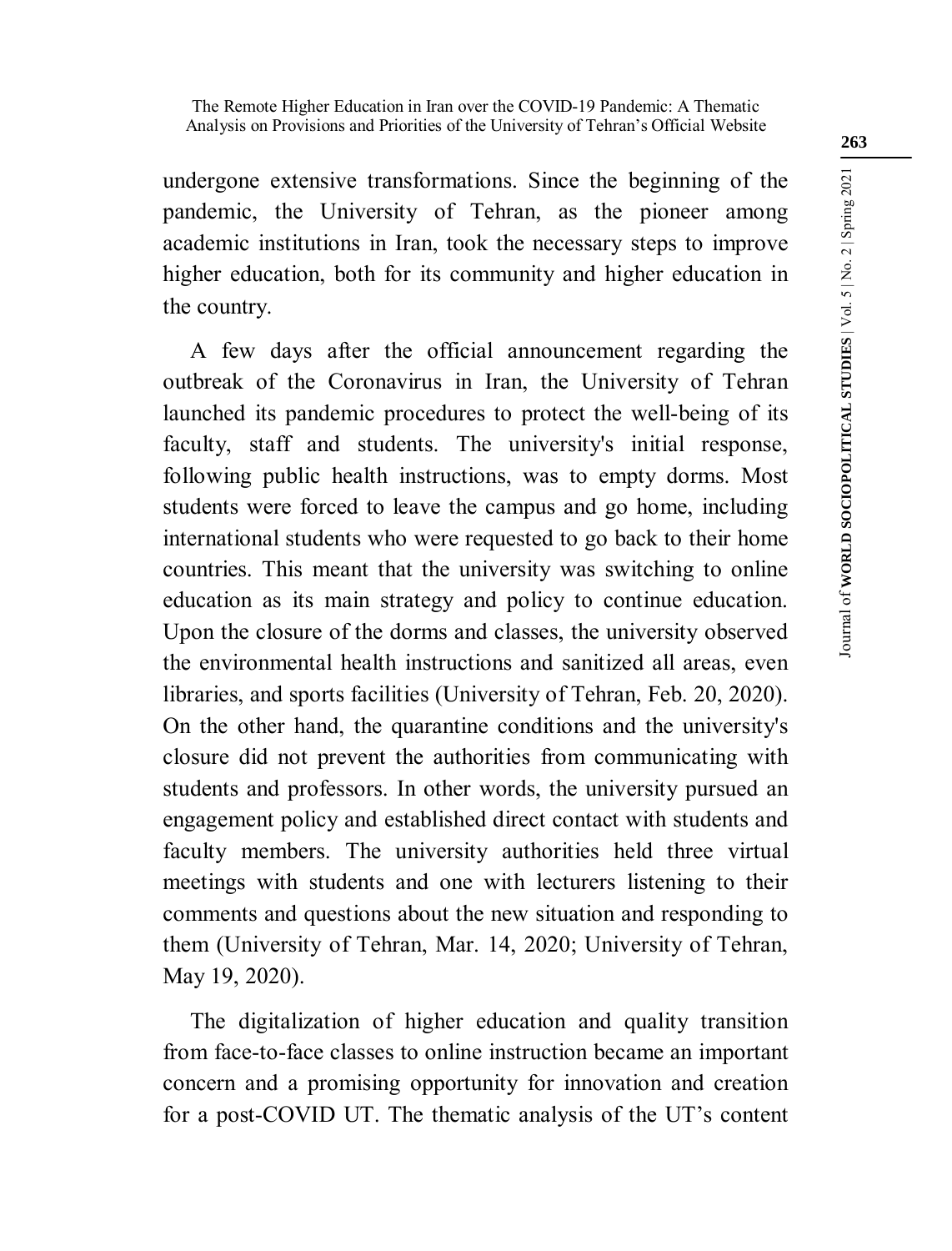provided a context to categorize and conceptualize the data, as indicated in Table 1.

| Major<br><b>Themes</b>                      | <b>Open Codes</b>                           | Frequency      | <b>Selective Codes</b>                                                                                    | Frequency      | <b>Total</b> |
|---------------------------------------------|---------------------------------------------|----------------|-----------------------------------------------------------------------------------------------------------|----------------|--------------|
| <b>Students</b>                             | Administrative<br>Strictures                | 10             | Administrative<br>Strictures                                                                              | 10             |              |
|                                             | Connectivity and<br>Accessibility           | 15             | Connectivity and<br>Accessibility                                                                         | 15             |              |
|                                             | Flexibility in<br><b>Educational Rules</b>  | 47             | Flexibility in<br><b>Educational Rules</b>                                                                | 47             | 133          |
|                                             | Ethics of Compassion<br>and Support         | 17             | Ethics of Compassion<br>and Support                                                                       | 17             |              |
|                                             | Mental Health<br>Physical Health            | 16<br>20       | Physical and Mental<br>Health                                                                             | 36             |              |
| Pro-sociality<br>& Social<br>Responsibility | Contests and<br>Campaigns                   | 18             | <b>COVID-driven Contests</b><br>and Campaigns                                                             | 18             |              |
|                                             | <b>Education</b> with focus<br>on COVID-19  | $\overline{2}$ | Modifications in<br><b>Educational Policies</b>                                                           | $\overline{2}$ |              |
|                                             | Webinars and<br>Conferences                 | 12             | Webinars, Conferences<br>25                                                                               |                | 103          |
|                                             | Ethics of Compassion<br>and Support         | 13             | & Support Packages                                                                                        |                |              |
|                                             | Sharing experiences<br>and exchanging ideas | 26             | National and<br><b>International Exchange</b><br>of Expertise to Contain<br>the Pandemics<br>Consequences | 26             |              |
|                                             | Problem Solving<br>approach                 | 32             | Problem Solving<br>Approach                                                                               | 32             |              |
| Instructors                                 | Administrative<br>strictures                | 5              | Administrative<br>Disciplinary<br>Regulations                                                             | 14             | 53           |
|                                             | Flexibility in<br><b>Educational Rules</b>  | 9              |                                                                                                           |                |              |
|                                             | Connectivity and<br>Accessibility           | 15             | Connectivity and<br>Accessibility                                                                         | 15             |              |
|                                             | <b>Teaching Guidance</b>                    | 8              | <b>Remote Teaching</b><br>Guidelines                                                                      | 8              |              |
|                                             | Physical Health                             | 16             | Physical Health                                                                                           | 16             |              |

**Table 1:** Major Themes, Open and Selective Codes Reflected in UT's Corona-driven Content

Source: Authors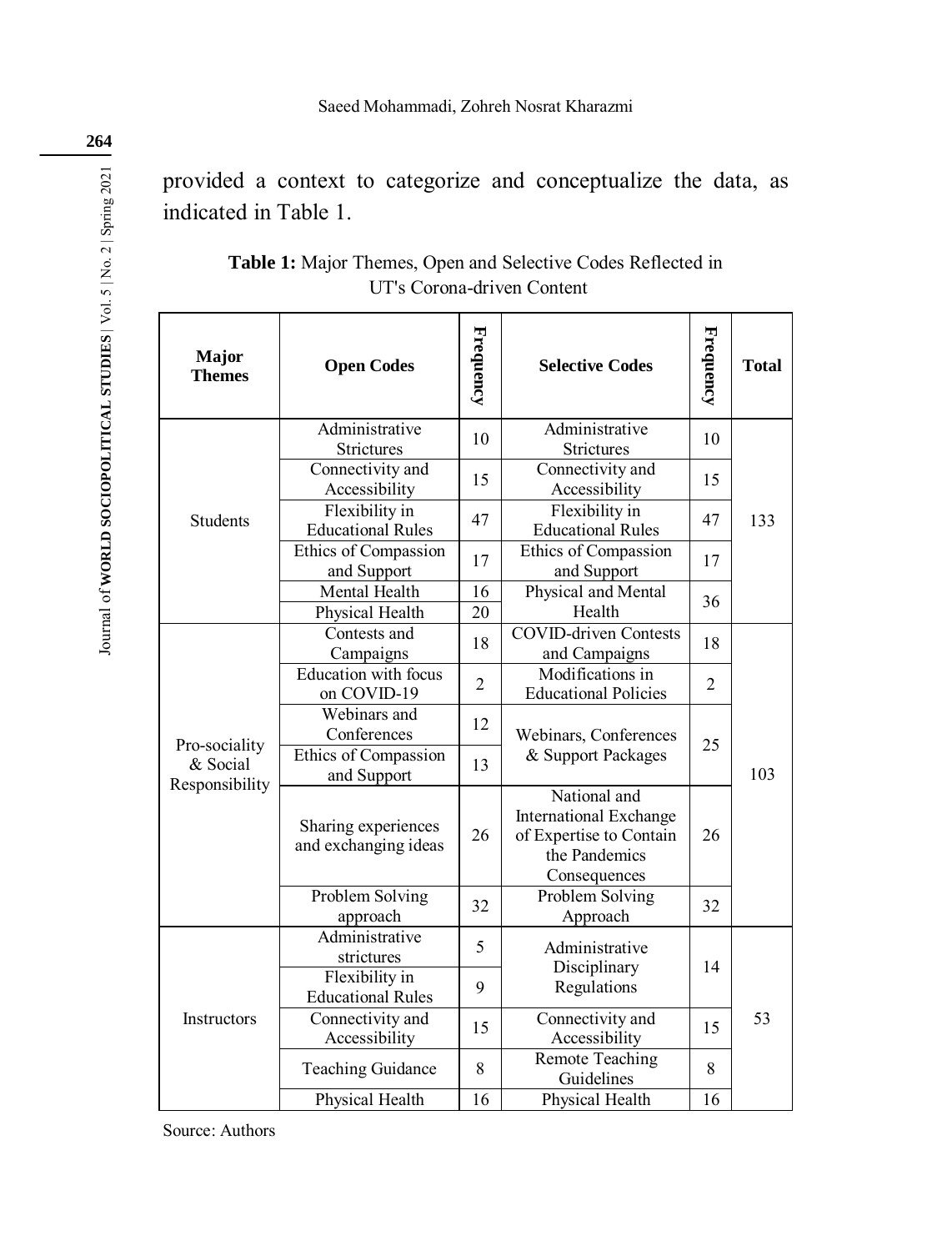Three major areas or categories of content, as reflected in the table, include the university's focus on students' needs and requests, social responsibility, and the rules of conduct for instructors.

## **4. 1. Students: Technical and Emotional Support vs. Tough Regulations**

During the outbreak of the Coronavirus, the University of Tehran took special measures for ensuring students' physical and mental well-being, while offering them quality instruction at all levels through online courses and seminars. These measures were, of course, not without flaws, but they gradually improved as the diverse dimensions of the situation were more effectively analyzed and implemented in the university's decisions and procedures. The quarantine conditions and the university's closure created numerous challenges in the education process. However, this academic institution tried to improve the situation of students' education through facilitation measures.

### **4. 1. 1. Connectivity, Accessibility & Remote Services**

The obligatory quarantine and the closure of universities during the Coronavirus pandemic transformed education and student services; in other words, universities were transferred from the real world to the virtual world, and all classes and student services took place online. This transformation required special communication services as well as immediate training for students as well as some faculty members. The issue of bandwidth and solving students' problems in connecting to the university's educational network were given priority. Hence, the E-learning center held a webinar to teach students e-learning skills for an efficient use of virtual classrooms (University of Tehran E-Learning Center, n.d.). The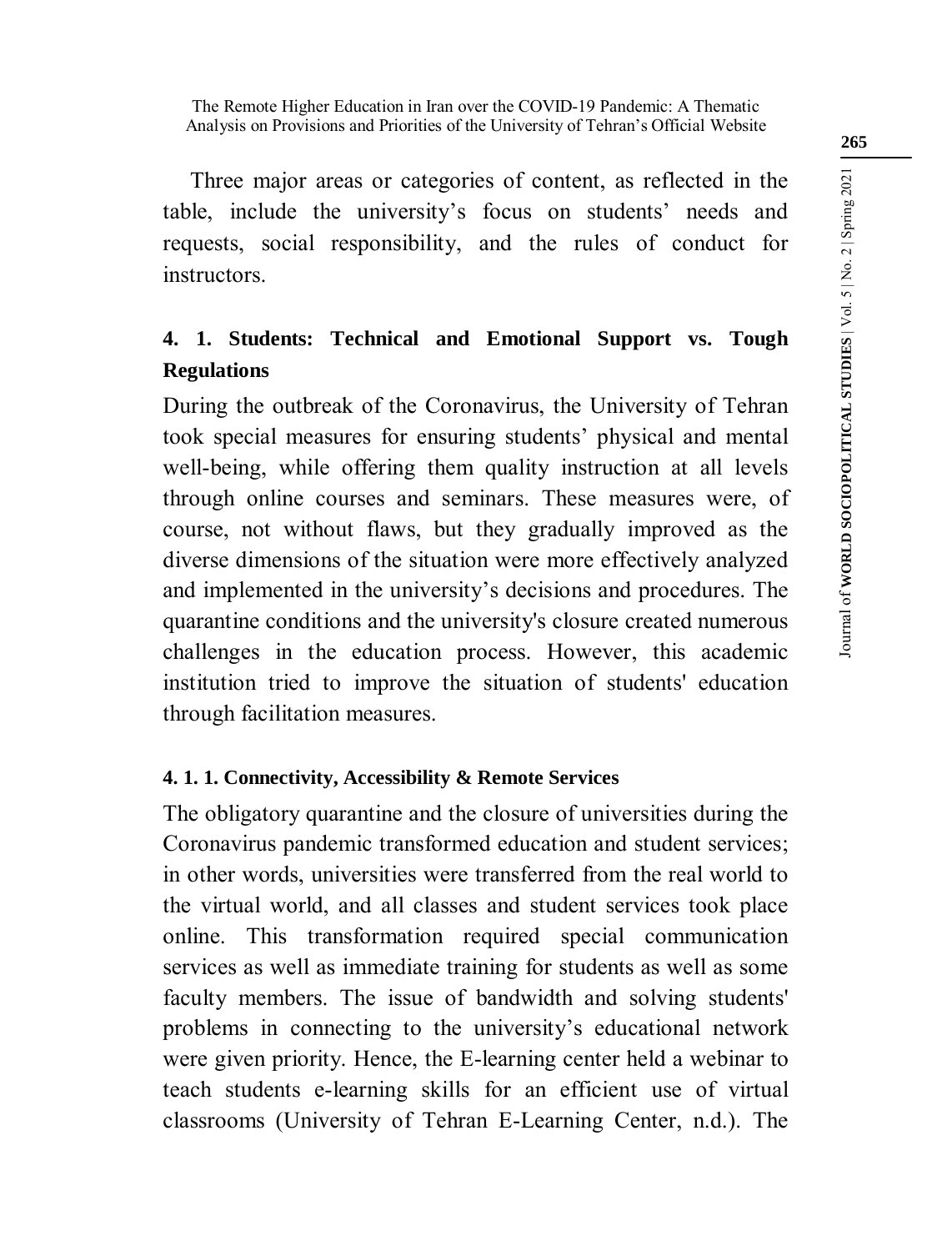center also created support pages for students, which taught them how to use the systems. In addition, a section in the system called "service desk" allowed students to ask their question about connection issues (University of Tehran, 2021, Jun. 15a).

After the university's closure, many students left dormitories and went back to their hometowns; as a result, they lost access to their needed administrative services. Hence, the university tried to provide all its administrative services online. After taking this measure, students no longer had to travel for office work and be at risk. For example, to facilitate bureaucratic and administrativerelated errands, the University of Tehran set up a "service counter" system on its website (University of Tehran, 2020, Sep. 5). In another case, the Alborz campus provided all educational, research, financial, and student services in absentia (University of Tehran, 2020, Oct. 11). In addition, students could submit their proposals electronically to their department and follow up on them online (University of Tehran, 2020, May 29).

### **4. 1. 2. Flexibility in Educational Rules and Regulations**

The new quarantine conditions and university closure created a new situation that needed new rules and regulations. Since the situation was unprecedented, the university modified the existing rules based on trial and error. Numerous changes in certain cases indicated that the university was trying to improve the status quo. However, it seems that the overall result has been positive. For example, the university provided facilities for students of different academic levels to assist them and solve the problem of taking different types of courses during the quarantine, including practical, practical/theoretical, workshop, internship, field operations, project, and laboratory courses (University of Tehran, 2020, Aug. 10).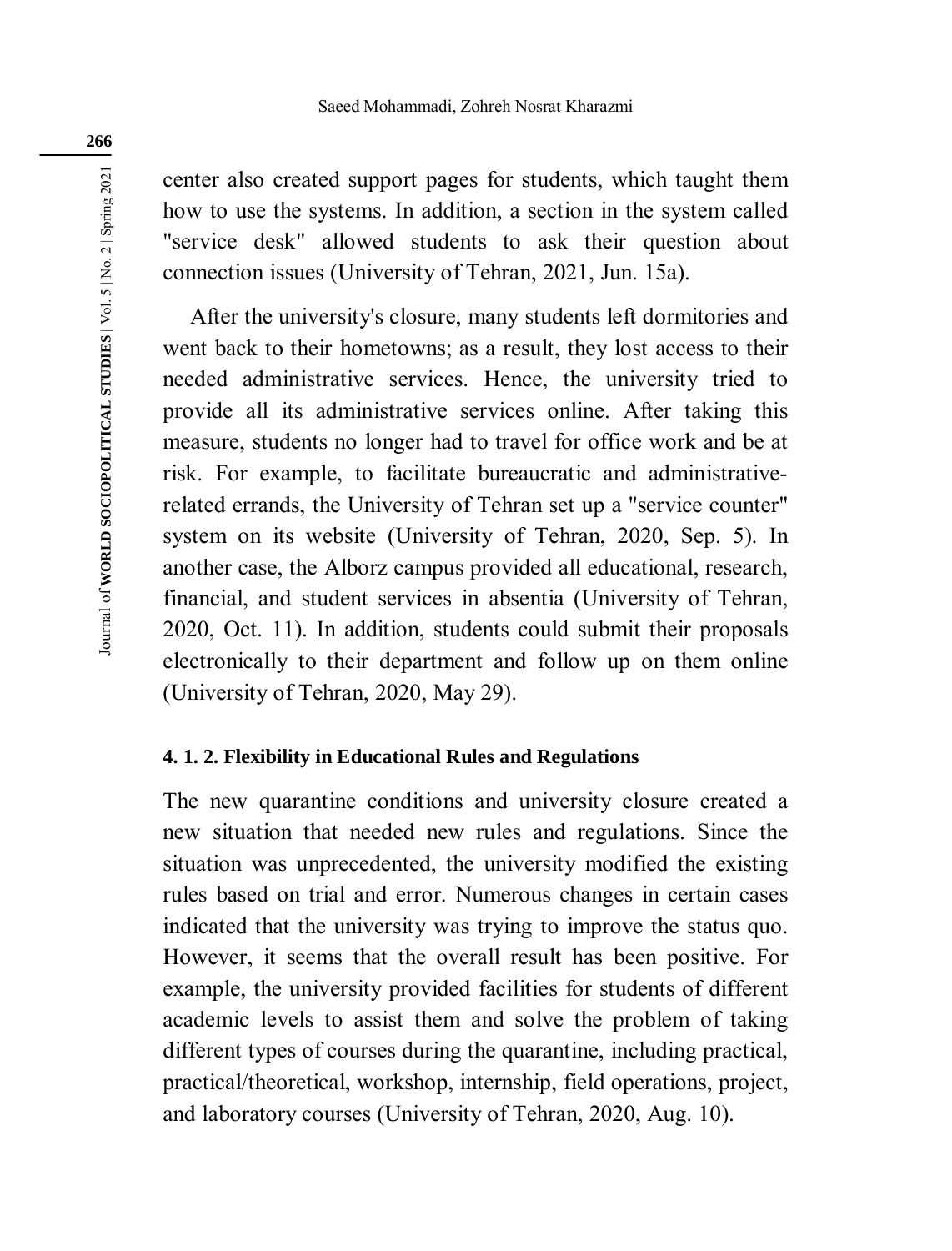In multiple cases, the final exam of international students who had returned to their countries was held online, even in cases that their classmates needed to participate in in-person exams (University of Tehran, May 29, 2020). In addition, students were quickly able to drop the courses they wanted, and even the university guaranteed to refund for the courses they already paid for (University of Tehran, 2020, May 19).

### **4. 1. 3. Administrative Strictures**

Although administrative and educational announcements related to students facilitated the administrative processes, they sometimes became strict and disciplinary: a range of announcements sounded to put the responsibility entirely on the students' shoulders with emphasizing on phrases such as "Consequences ... will be the responsibility of the student" (University of Tehran, 2020, Jun. 21). In other cases, students could not easily withdraw from the semester, and they had to go through a long and somewhat complicated process (University of Tehran, 2020, Apr. 14).

The university also forced graduate students to defend their dissertations at the end of the sixth semester and even a few months earlier, regardless of their situation (Moradi, 1398 [2020 A.D.]). On the other hand, when the university decided to open the dormitories for Ph.D. students, instead of accepting the responsibility and providing the necessary hygienic conditions for student, the Health Center asked students to sign a "letter of commitment" to take care of themselves (University of Tehran, 2020, Jun. 8).

### **4. 1. 4. Ethics of Compassion and Support**

The Coronavirus pandemic affected all aspects of people's lives and caused many problems, including economic problems. Some **267**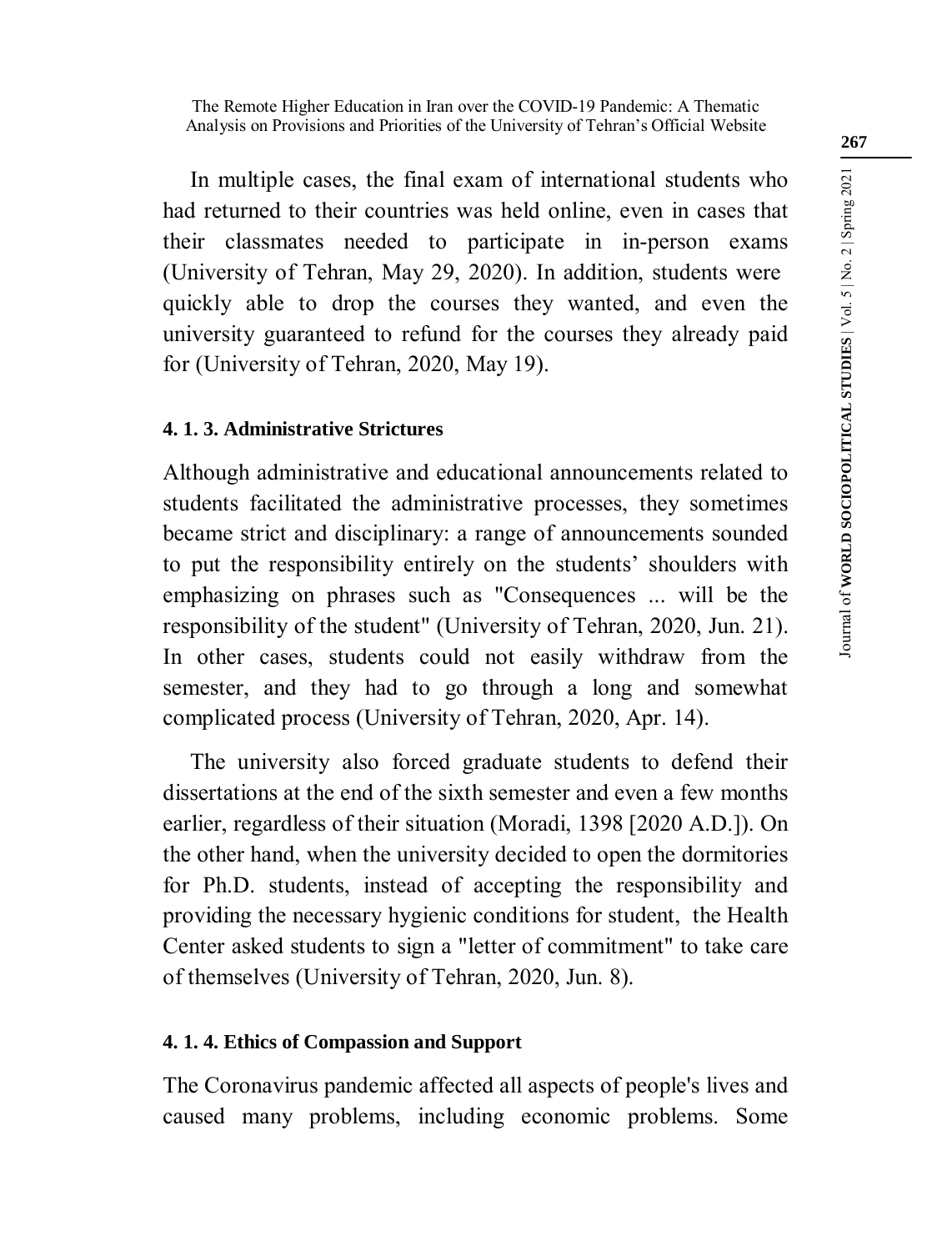students would have dropped out unless the UT's emerging ethics of compassion and mutual understanding saved them from damages. Reflecting on a humanitarian outlook rather than the rigid and standardized rules created an empathy between the university officials and students. An instance of such cases is providing electronic devices even for those living in the most remote and rural areas to access online classes. In cooperation with benefactors, the *Interest-free Loan Fund* of the university granted tablet loans to students who had difficulty accessing virtual classrooms (University of Tehran, 2020, Jun. 27a). In addition, *The University of Tehran Donors Foundation* also provided interestfree loans to students so that they do not face difficulties in their living expenses during this difficult time (University of Tehran, 2020, May 11).

UT indicated a responsible way, despite its financial restrictions during the pandemic, to facilitate research and accommodation facilities for doctoral students to continue their scientific activities (University of Tehran, 2020, May 3). In addition, the University of Tehran Press provided 25% discounts on all its books on the online shop to support students and observe social distancing (University of Tehran, 2020, Apr. 27a). This publication house also provided all its e-books to all students and faculty members from all universities for free (University of Tehran, 2020, Mar. 18).

Concerning student life, as well as the cultural and political education of students, the university tried not to let **"**the student experience**"** be affected by the quarantine period. Therefore, the Cultural Department of the university, by setting up a suitable platform, helped students to print their publications electronically during the Coronavirus pandemic and university closure (University of Tehran, 2020, May 26).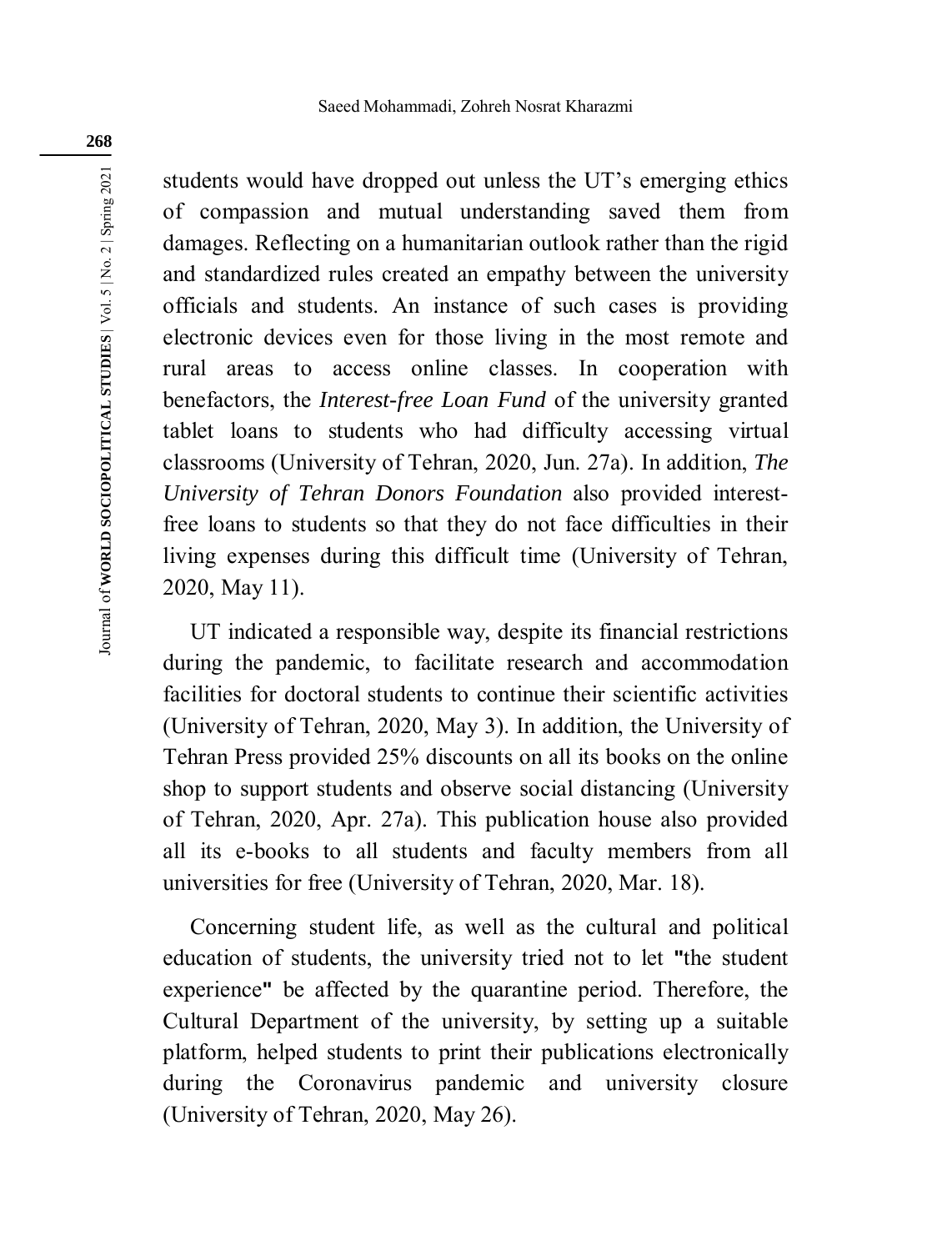The Remote Higher Education in Iran over the COVID-19 Pandemic: A Thematic Analysis on Provisions and Priorities of the University of Tehran's Official Website

### **4. 1. 5. Physical & Mental Health**

Universities have the most precious capital of a country: the human capital. Therefore, protecting this capital is a crucial duty for any university. The University of Tehran has always tried to pay special attention to student's physical and mental well-being. During the Coronavirus pandemic, also, the university prioritized student health over other issues: It took extraordinary measures to maintain students' physical health and improve health care. For example, The Counseling Center argued that smoking is one of the primary sources of virus spread among students. Hence, they focused on this issue and published two books titled *Effective Support* and *Begin Right Now* to reduce smoking among students. They also published posters and educational booklets about the problems associated with smoking (University of Tehran, 2020, May 31).

The health center monitored students' physical conditions through electronic health assessment questionnaires and provided the required services to students (University of Tehran, 2020, Apr. 22b). However, perhaps the most significant measure taken by the university was the exclusive vaccination of students (University of Tehran, 2021, Aug. 11). In other words, the university tried to vaccinate students as safely and quickly as possible.

The Coronavirus Pandemic was a phenomenon that caused more psychological damage than physical injuries. Social distancing and quarantine caused mental disorders and problems in different groups, especially students. As a result, perhaps the most extensive workload has been on the counseling center.

The Counseling Center examined new students psychologically to make sure that they do not suffer from psychological problems caused by the pandemic (UT Counseling Center, n.d.). This center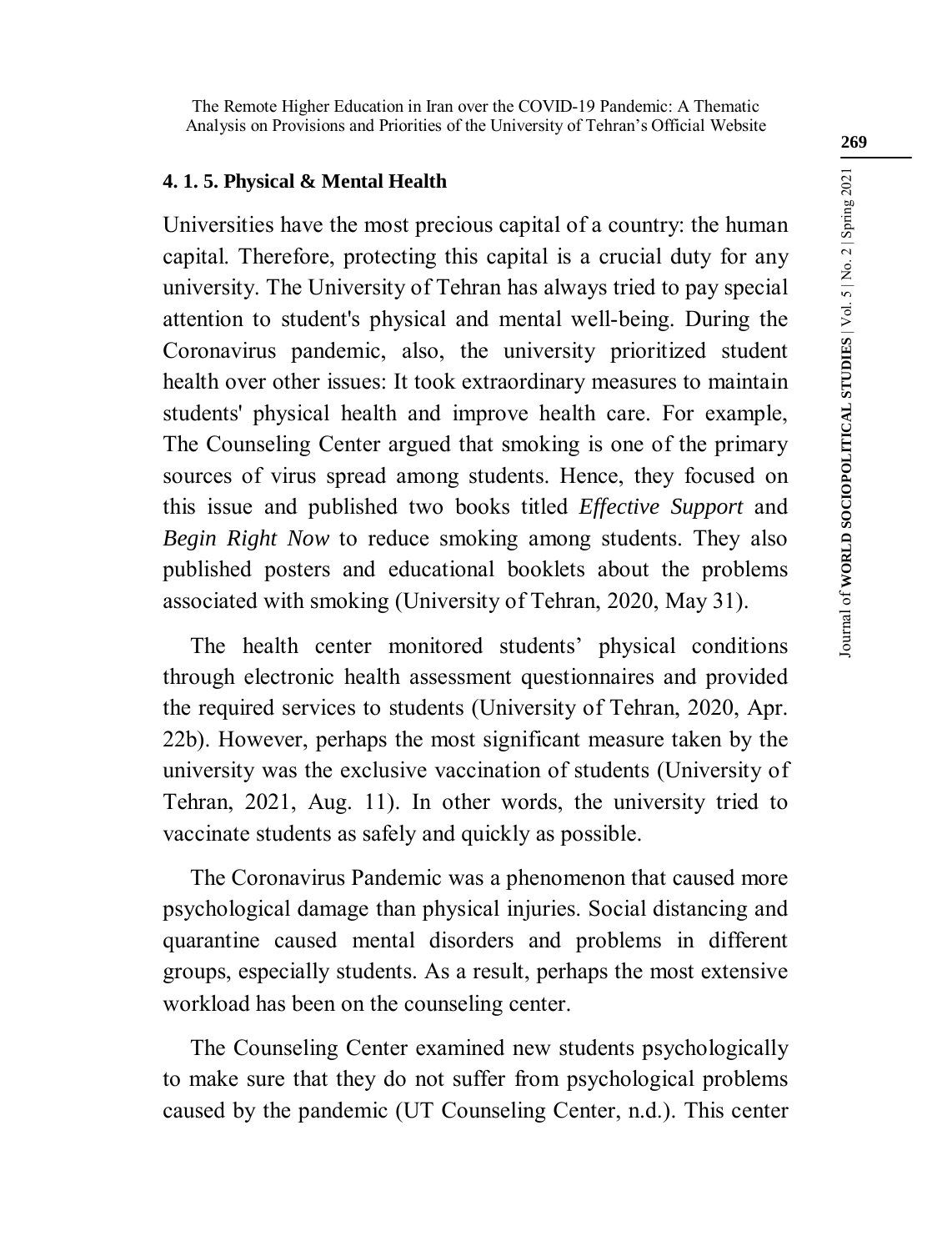did not shut down its services and provided all counseling services to students in absentia and online (University of Tehran, Mar. 8, 2020). The Counseling Center even launched an online counseling system called "MashverApp" to provide mental health services. (University of Tehran, 2020, Apr. 12a) They organized free online workshops called "Life Skills" to teach students how to deal with difficult situations and make decisions wisely in challenging times (University of Tehran, 2020, Apr. 22a).

#### **4. 2. Prosociality and Social Responsibility**

## **4. 2. 1. National and International Exchange of Expertise to Contain the Pandemics Consequences**

From the beginning of the Coronavirus pandemic, the University of Tehran, as the mother institution in the Iranian academia, endeavored to fulfill its social responsibility. A few weeks after the closure of the universities, the UT, along with twelve other major universities, tried to develop higher education policies based on new conditions. In other words, by developing these policies, they intended to be prepared for the worst possible situation. These policies included the most effective solutions for holding theoretical and practical courses, the ways in which lecturers should attend classes, and the necessary infrastructural provisions for ensuring high-quality virtual classes. A good instance of this collaboration was exchanging students and accommodating those with essential reliance on labs in their home city universities, as the UT facilitated their temporary access process (University of Tehran, 2020, Jun. 27b).

The University of Tehran also created a variety of social groups and task forces to tackle the emergent confusion and hardship during the pandemic; a scientific committee, e.g., was established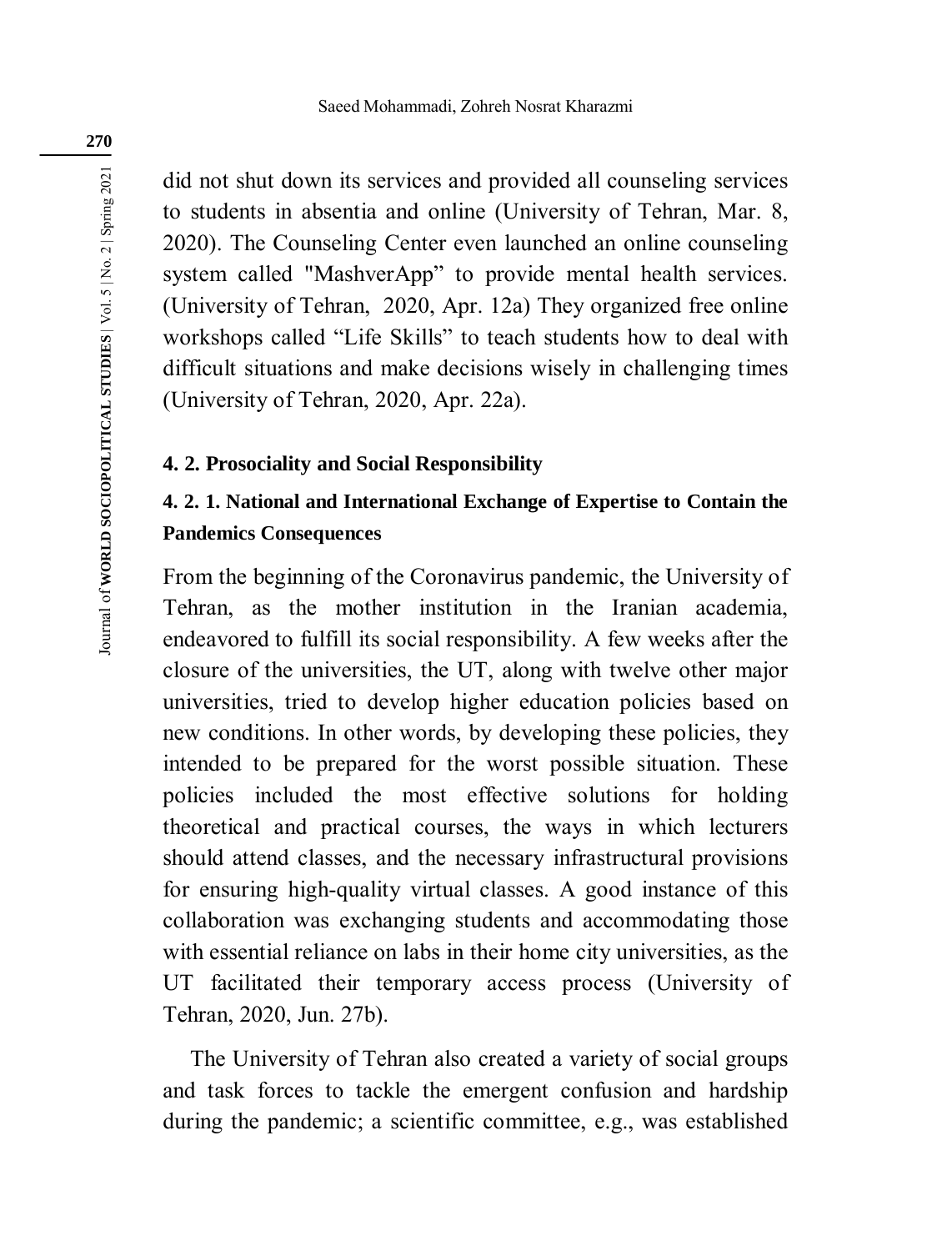in the joint network with university officials, experts, and other major universities' authorities, including Tehran University of Medical Sciences and Shahid Beheshti University of Medical Sciences. This committee has been holding regular meetings to find practical solutions for the pandemic's medical and social consequences (University of Tehran, 2020, Jun. 15b). The same trend was traceable in the international arena, as the UT, a member of the International Association of Universities (AIU), participated in a project that aimed to examine the impact of the Coronavirus pandemic on higher education. UT also encouraged other academic institutions to participate in such global programs (University of Tehran, 2020, May. 30).

### **4. 2. 2. Problem Solving Approach**

One of the significant tasks and responsibilities of universities is to propose solutions to various social problems/issues. The University of Tehran, as its inherent duty, tried to find practical solutions for different issues caused by the pandemic situation: for example the University of Tehran, along with other major Iranian universities, attempted to provide the government with their scientific and technological capacities to fight the virus (University of Tehran, 2020, Apr. 8). The president of the University of Tehran and other university presidents held regular meetings with the Commander of Corona Disease Control Headquarters in Tehran to share their latest scientific findings regarding the Coronavirus pandemic (University of Tehran, 2020, May 21).

In other cases, the Kish campus, for example, helped the Kish Regional Education Department to provide a suitable platform for holding virtual classes (University of Tehran, 2020, Apr. 25c). The University of Tehran Science and Technology Park supported **271**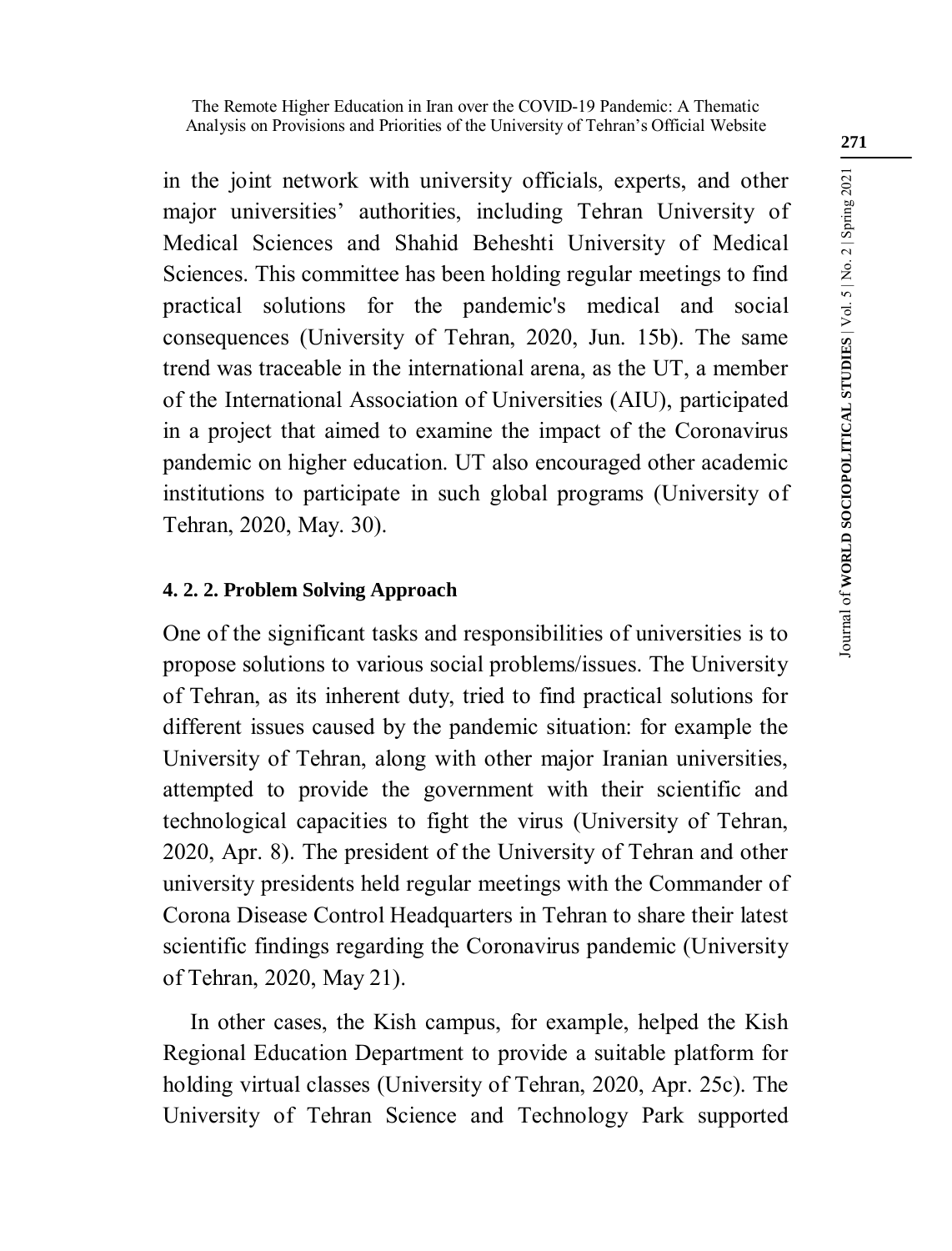technological ideas about dealing with the Coronavirus (University of Tehran, 2020, May 16), e.g. a biotechnology company could produce Corona test kits backed by their support (University of Tehran, 2020, May. 2). In another example, the *Data Science and Modeling Research Lab* designed a survey for couples and families to estimate the percentage of asymptomatic patients and helped the officials to have more realistic estimates about the pandemic (Data Science and Modeling Research Lab, n.d.).

At the macro level, the university formed an advisory working group called the UT's *Social Capital Working Group*, which published regular reports on the social consequences of the Coronavirus outbreak in the Iranian society and strategies to deal with it. These reports attempted to provide appropriate solutions in various social, cultural, educational, and political fields. Additionally, the university's *Macroeconomic Advisory Working Group* examined the economic dimensions of the corona crisis and published a comprehensive report on it.

Accordingly, the University of Tehran's commitment to taking a pragmatic approach to problem-solving, various technological, technical, and social achievements in the field of coronavirus control was achieved. For example, technological specialists at UT designed and launched an intelligent monitoring system called "Sina Care Covid" to follow up on the conditions of COVID-19 patients and their families (University of Tehran, 2020, Sep. 26). In another case, researchers at the University of Tehran, collaborating with several other Iranian universities, succeeded in inventing a Corona detection device called RDSS (University of Tehran, 2020, Aug. 19). They consequently produced an Artificial Ventilation machine, which is necessary to support patients with COVID-19 (University of Tehran, 2020, Apr. 12b).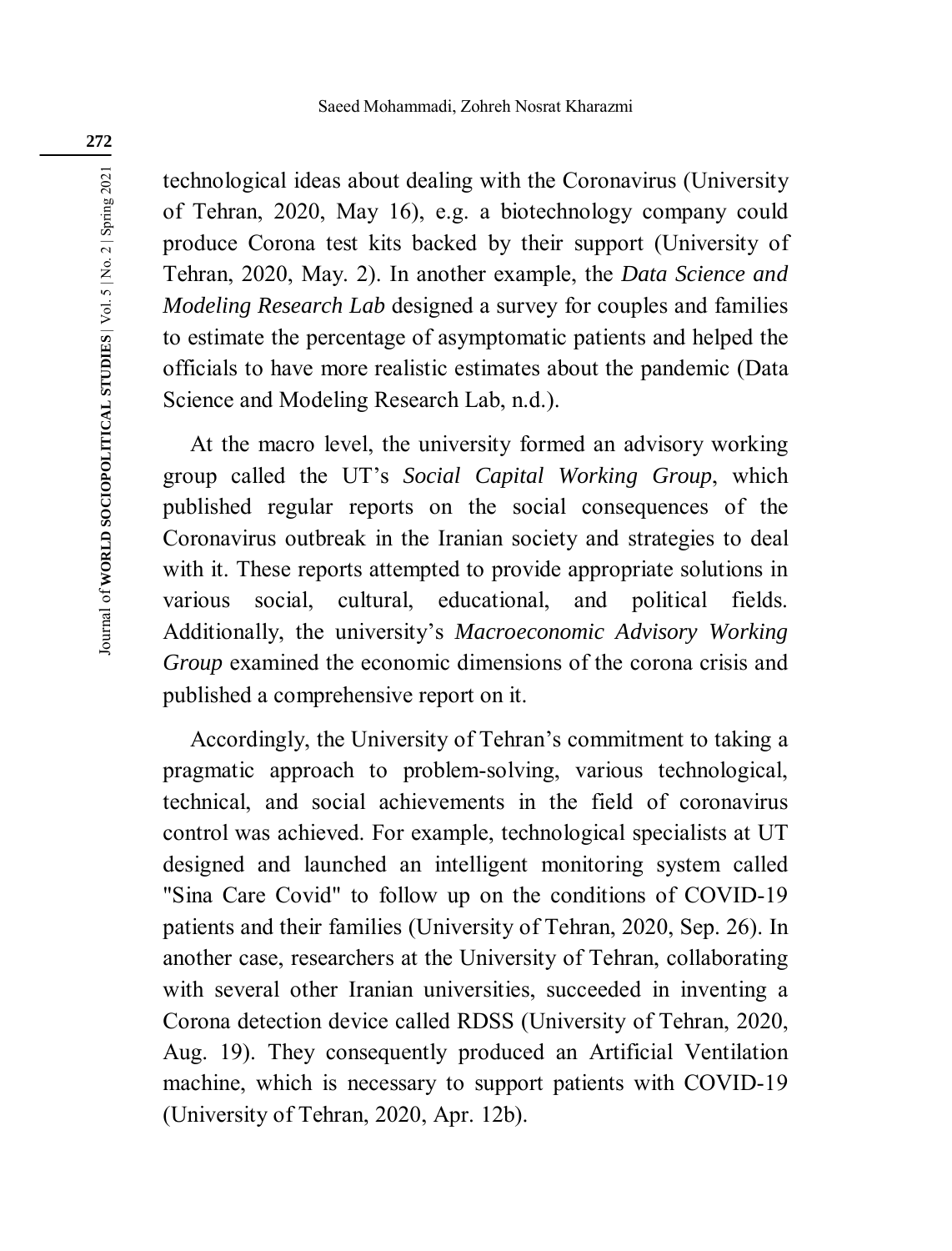The Remote Higher Education in Iran over the COVID-19 Pandemic: A Thematic Analysis on Provisions and Priorities of the University of Tehran's Official Website

#### **4. 2. 3. Education with Focus on COVID-19**

### **4. 2. 3. 1. Modifications in Educational Policies**

Universities are generally obliged to pave the path of education towards solving serious and imminent issues. In the case of the University of Tehran, there are shreds of evidence to indicate this tendency: the financial support has increased for master's theses up to 4 times and doctoral dissertations up to 3 times, provided that they are related to solving corona issues (University of Tehran, 2020, Apr. 25a).

### **4. 2. 3. 2. Webinars, Conferences & Support Packages**

The University of Tehran has taken an intersectional approach to share experiences, good practices, and lessons learned in collaboration with other academic institutions, the government, and the private sector. In line with UT's social responsibility, it has kept in contact with researchers, experts, professors, students, and all other relevant groups through online conferences and webinars. The university has been exploring the various technological, scientific, social, and cultural aspects of the Coronavirus pandemic through these events. Holding the International Symposium on Biology, Medicine, and Basic Sciences Approaches to COVID-19 in partnership with the UNESCO, Bolivian Association of Hypoxia, and The Physiological Society in India, is a good instance of that approach (University of Tehran, 2020, Sep. 6).

The social-mental well-being was of high significance in the eyes of the University of Tehran, as the Counselling Center launched a program to examine students from all over the country mentally and emotionally to prevent any psychological damage caused by the pandemic. (University of Tehran, 2020, Sep. 19).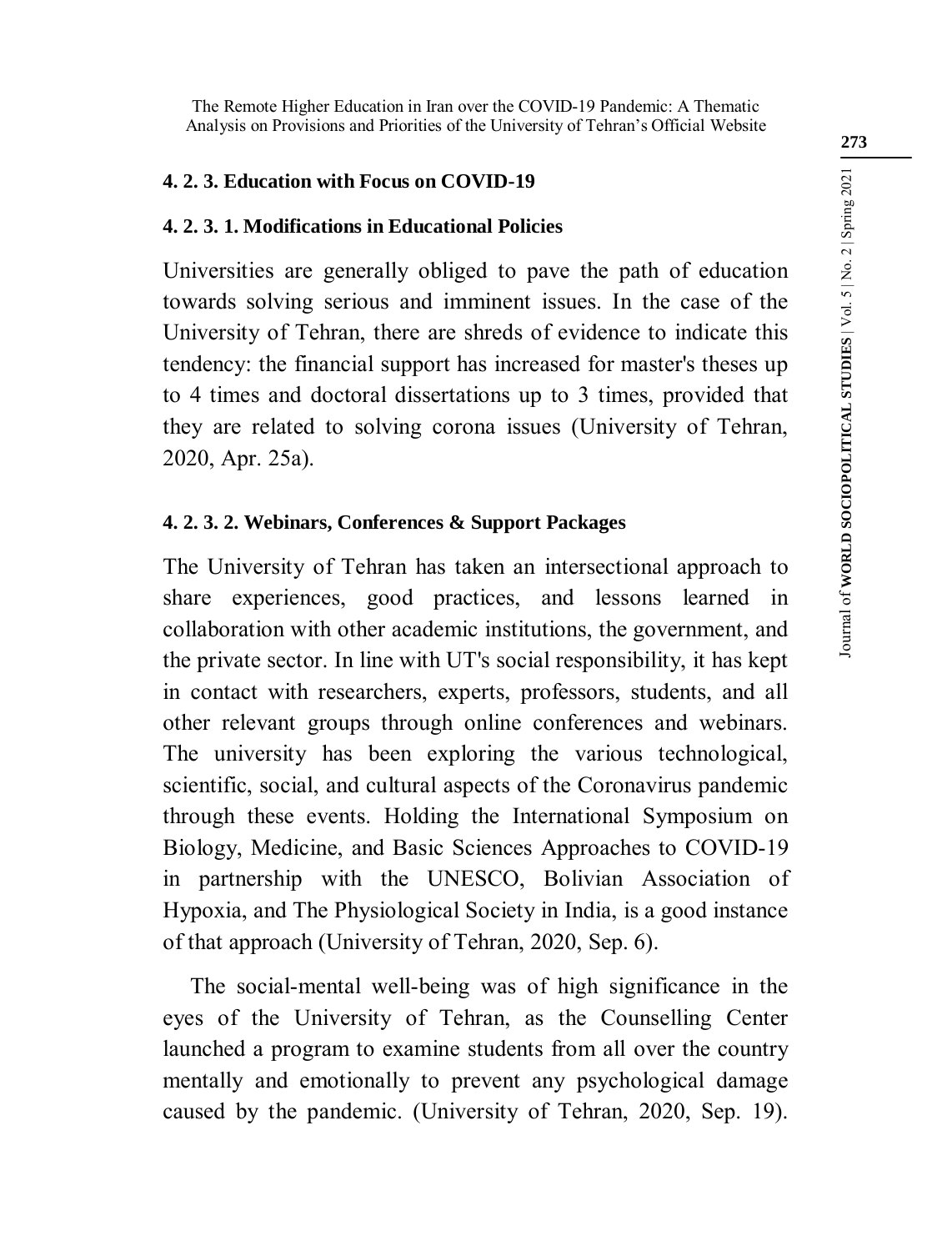This center also organized *free online retraining and empowerment courses* to improve the capabilities of counselors and psychologists in counseling centers and employees of other organizations (University of Tehran, 2020, Jun. 22). The counseling Center also held free *mental health workshops* for students from all over the country to improve their mental health during the quarantine and pandemic (University of Tehran, 2020, Apr. 27b).

The economic aspects and damages on businesses regarding Iran's sanction pressures have been a significant concern regarding UT's social responsibility. As a result, numerous webinars, called *Business Development and Legal Challenges during the Corona Crisis*, were held to address managing the mitigation of the effects of the Coronavirus crisis on the economy (University of Tehran, 2020, May 28a; University of Tehran, 2020, May 10). Furthermore, the School of Entrepreneurship held a webinar on *Post-Corona Perspectives on Business in Iran* to provide the necessary advice for local and national businesses (University of Tehran, 2020, Mar. 31).

The University of Tehran supported people and entities outside its community with a primary focus on tackling businesses' economic difficulties and problems. The Science and Technology Park, for instance, launched a *support package* for companies and businesses from all over the country. The package included financial and administrative support, the development of virtual activities, empowerment through education and consultation, and strategic networking between companies (University of Tehran, n.d.). In collaboration with a government news agency, the Faculty of Entrepreneurship published a report examining different aspects of the pandemic and offering companies and businesses solutions to this global threat. This report contains different scenarios and multiple plans for each scenario (IRNA, 1399 [2020 A.D.]).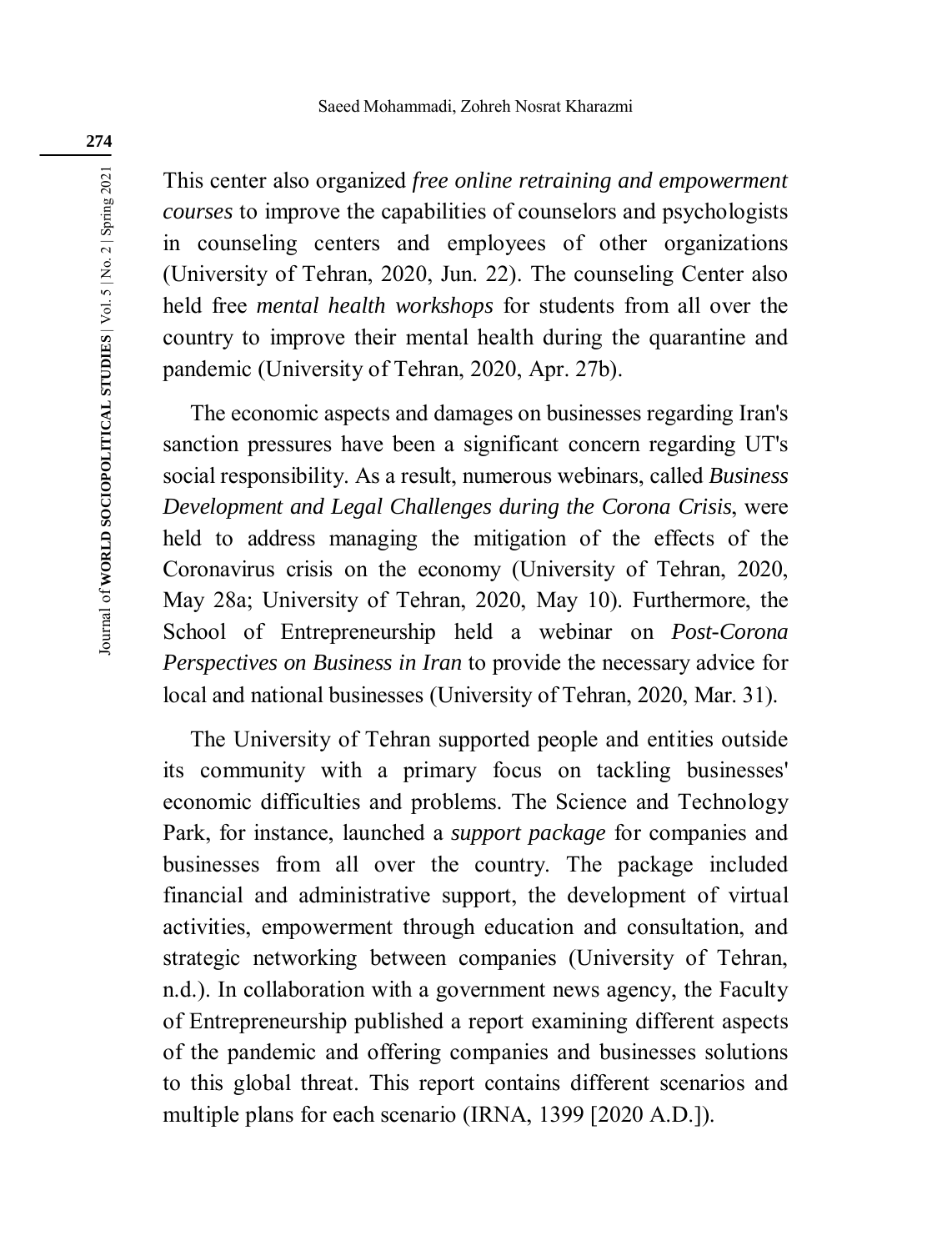The Remote Higher Education in Iran over the COVID-19 Pandemic: A Thematic Analysis on Provisions and Priorities of the University of Tehran's Official Website

### **4. 2. 4. COVID-driven Contests and Campaigns**

The University of Tehran held several contests and campaigns to raise awareness among people, especially the academic community, and keep their spirits up. Different contests focus on different communities. For example, the university called for opinions of researchers, students, and professors about *The Image of the World after Corona Pandemic* in different areas and praised the top opinions with recognition and presents (Farāxān-e tasvir-e …., n.d.). It also launched a campaign against misconceptions about Coronavirus and pandemics, called *#Become-Scientific* (Puyeš-e e'lmi\_šo, n.d.). The University of Tehran also held a competition called *Top Student Ideas for solving Post-Corona Challenges*, aimed to stimulate students' creativity in finding appropriate ways to cope with the Coronavirus (University of Tehran, 2020, Oct. 21).

Campaigns, contests, and sports and arts festivals are identified as efficient venues toward raising awareness of mental health issues. The counseling center, thus, has been active in conducting a variety of contests and campaigns, such as a wide-ranging competition called the *Corona Semester* to boost students' spirits and raise their awareness about their mental health. Staying indoors most of the day, the plea for proper activities and sports are vital for physical and mental well-being. The Department of Physical Education has thus organized virtual sports competitions in various disciplines. The primary purpose of these activities was to boost students' spirit during the difficult times of the pandemic. For example, this department held a virtual dart competition and awarded the winners (University of Tehran, 2020, May 28b). In a similar approach, one of the faculty members of the College of Fine Arts composed a symphonic music titled "The Song of Humanity"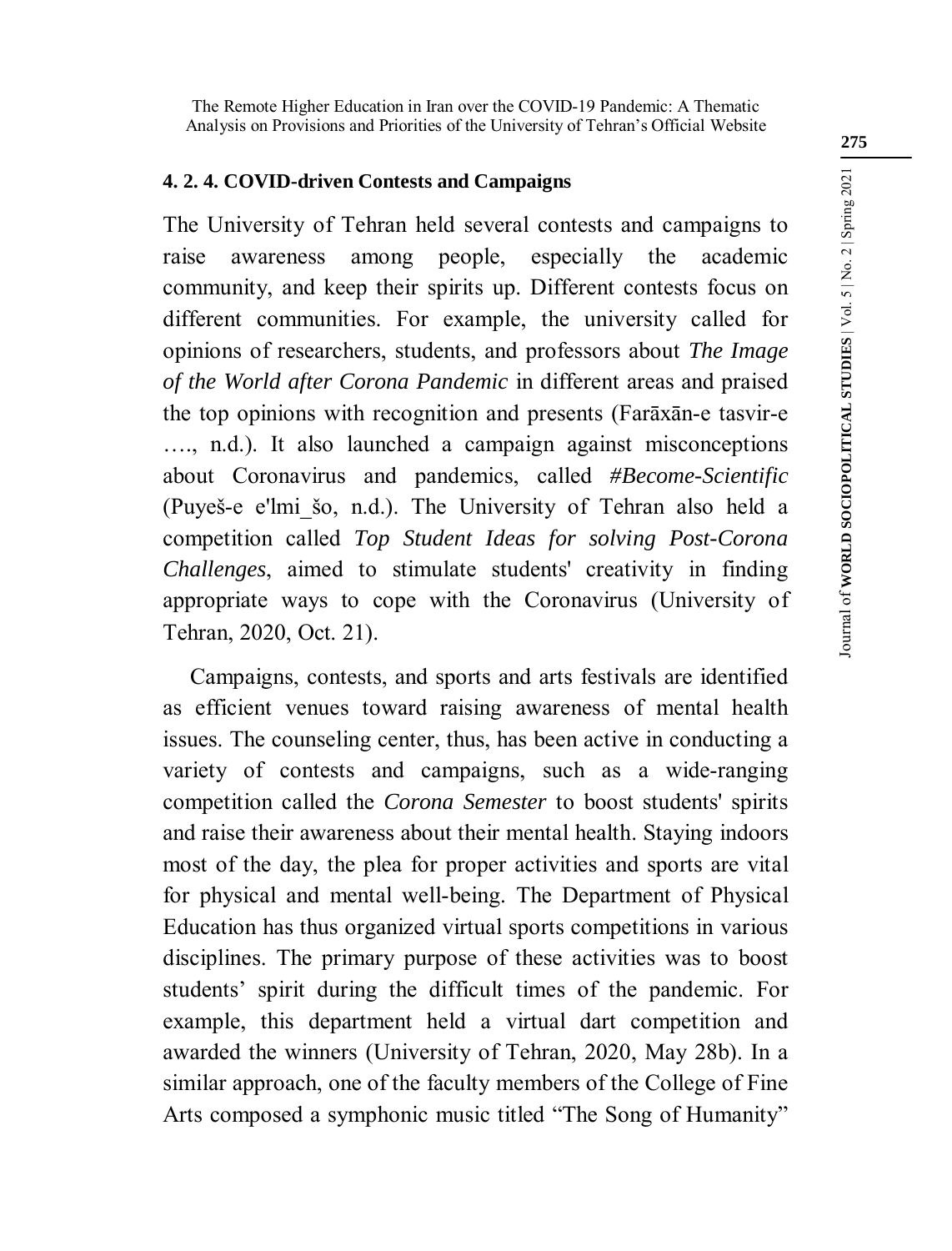in appreciation and support of the medical staff (University of Tehran, 2020, Aug. 9).

## **4. 3. Instructors at the University of Tehran: Highly Expected Simultaneously Ignored**

Adaptation to this drastic change of remote education was absolutely heuristic for the UT instructors, most of whom never had the experience of online teaching and its demanding pedagogical and content knowledge. The thematic analysis of UT's COVID-oriented content indicates meaningful outsourcing of class management and its consequent challenges to the instructors and their capacities. At the same time, this "new normal" is considered much normal in giving guides or protecting the instructors tackling their private anxieties and professional disputes.

### **4. 3. 1. Connectivity and Accessibility**

At the age of online and virtual classes, the most vital element is a reliable connection. Accessibility to virtual classrooms and other online services was a determinant factor in the educational process. The E-learning Center, as the main responsible for online communications, took measures to facilitate the communication between students and lecturers. In multiple announcements, lecturers and professors were informed that they while all the necessary information is posted on the UT E-Learning website, they can also easily access technical support if they need assistance with the E-Learning Platform (University of Tehran, 2020, Feb. 27). The E-learning Center even provided professors with educational videos about using online systems and classrooms (University of Tehran, 2020, Feb. 24).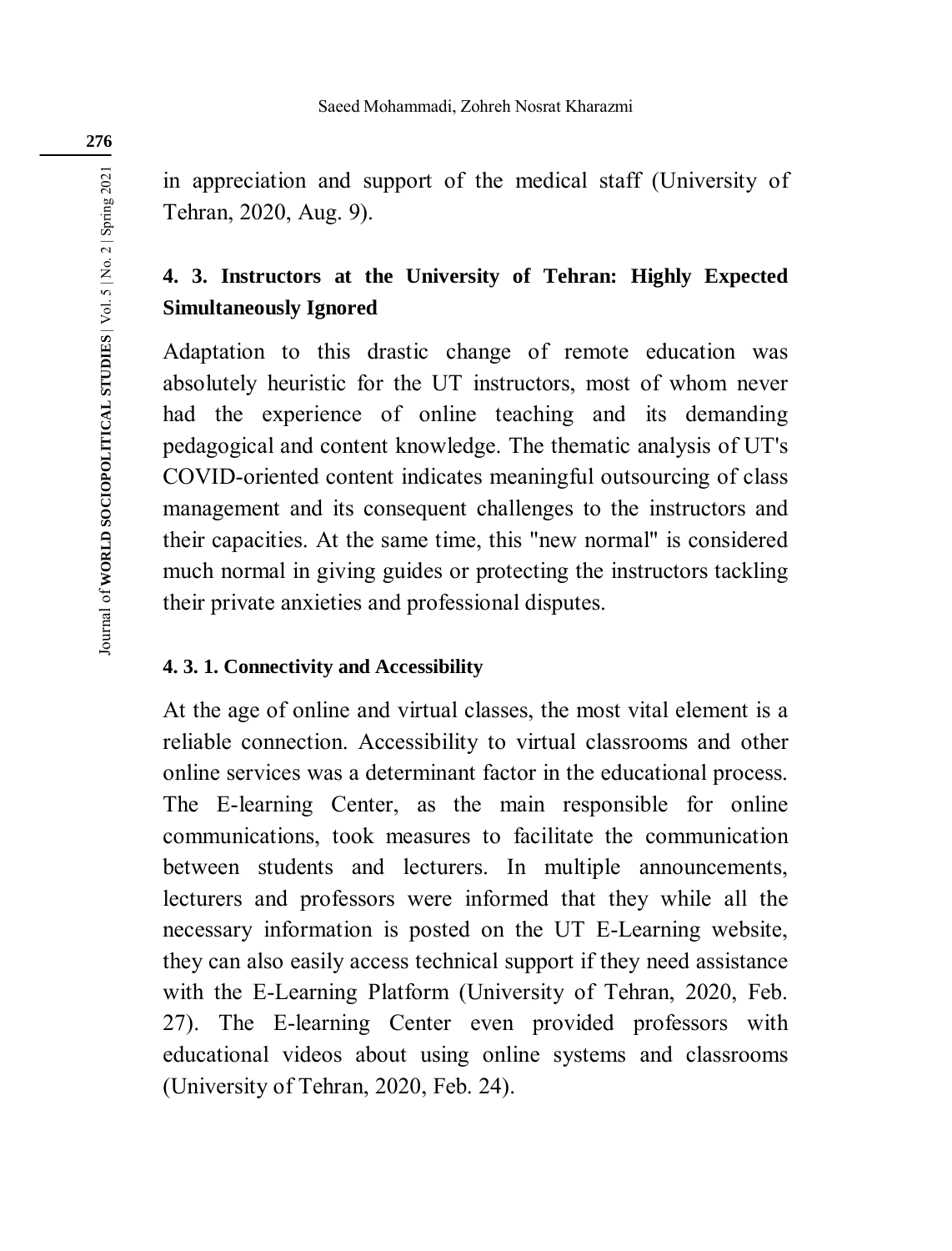The Remote Higher Education in Iran over the COVID-19 Pandemic: A Thematic Analysis on Provisions and Priorities of the University of Tehran's Official Website

### **4. 3. 2. Remote Teaching Guidelines**

Redesigning course syllabi and revising learning goals to be adapted to the requirements and conditions of remote teaching formats became a source of stress and pressure on many university instructors. They were expected to adopt ICT-based teaching methods to engage and enhance students' problem-solving skills. However, the UT literature remained mute against such challenges and solely contained announcements that urged instructors for their maximum presence on the campus during the pandemic. The instructors were simultaneously called to be prepared for online courses with appropriate lesson plans (University of Tehran, 2020, Jun. 27b). They had to carry the burden of the change, including holding exams, modifying assessment practices, and thinking and deciding on acceptable grading policies without efficient guides from the UT resources (University of Tehran, 2020, Jun. 21).

UT's announcements reflect the dividing opinion of instructors about the appropriate forms and formats of exams, from low-stake exercises, projects, and quiz to high-stake final exams and the nature of the exam—online or in-person—, to giving the "authority" and agency to instructors to personally (re)design their classes from A-Z (University of Tehran, Jun. 15a, 2020). Gradual development in teaching provisions, however, improved only months after the lockdown when the UT hosted a course under the banner of *New E-Teaching and E-Learning Methods,* which were predicted with rewarding personnel bonuses for the faculty members (University of Tehran, 2020, Mar. 9).

### **4. 3. 3. Administrative Disciplinary Regulations**

The direct, assertive, and strict tone in the context of educational announcements is well traceable in UT's literature: the "unity of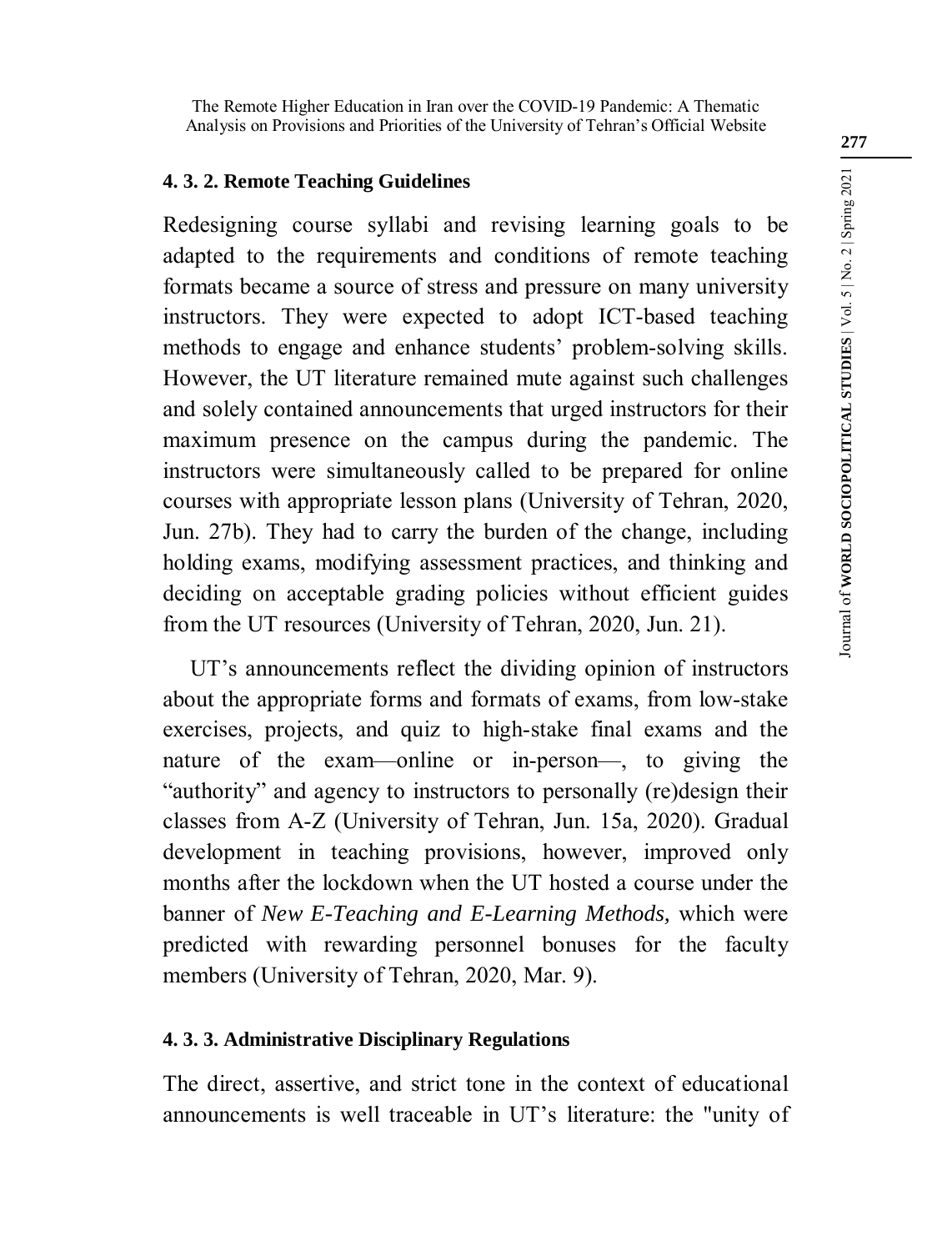procedure" in accordance with the Office of Academic Affairs' specific framework was prioritized over any micro-administrative and miscellaneous provisions in faculties or departments (University of Tehran, 2020, May 9).

On the contrary to the lack of comprehensive plans or detailed programs on remote teaching methods, on the disciplinary side, the UT became more strict in controlling the classes, the presence of instructors, and the quality of their performance by its focal point, the General Directorate of Curriculum Planning and Educational Supervision (University of Tehran, 2020, Apr. 2).

#### **4. 3. 4. Yes to Physical Health; Mental Health Neglected**

Giving additional support for preserving the instructors' safety and physical health was addressed by the University of Tehran, and the Health Center provided exceptional services for faculty members. The laboratory of this center provided exceptional services for professors during the corona pandemic, including performing all medical tests at home (University of Tehran, 2020, Apr. 25b). In addition, the university put lecturers and faculty members on the priority list of vaccination and performed a complete vaccination process for them (University of Tehran, 2021, Jul. 31). It is worth noting that the UT's major themes did not include any significance over instructors' mental health with complete negligence of their stressful workload and its subsequent symptoms of pressure and depression plus side effects of a general sense of loneliness and isolation prevalent during the pandemics, which can be rather problematic regarding UT's valuable human sources and their significant role and contribution to the quality of education.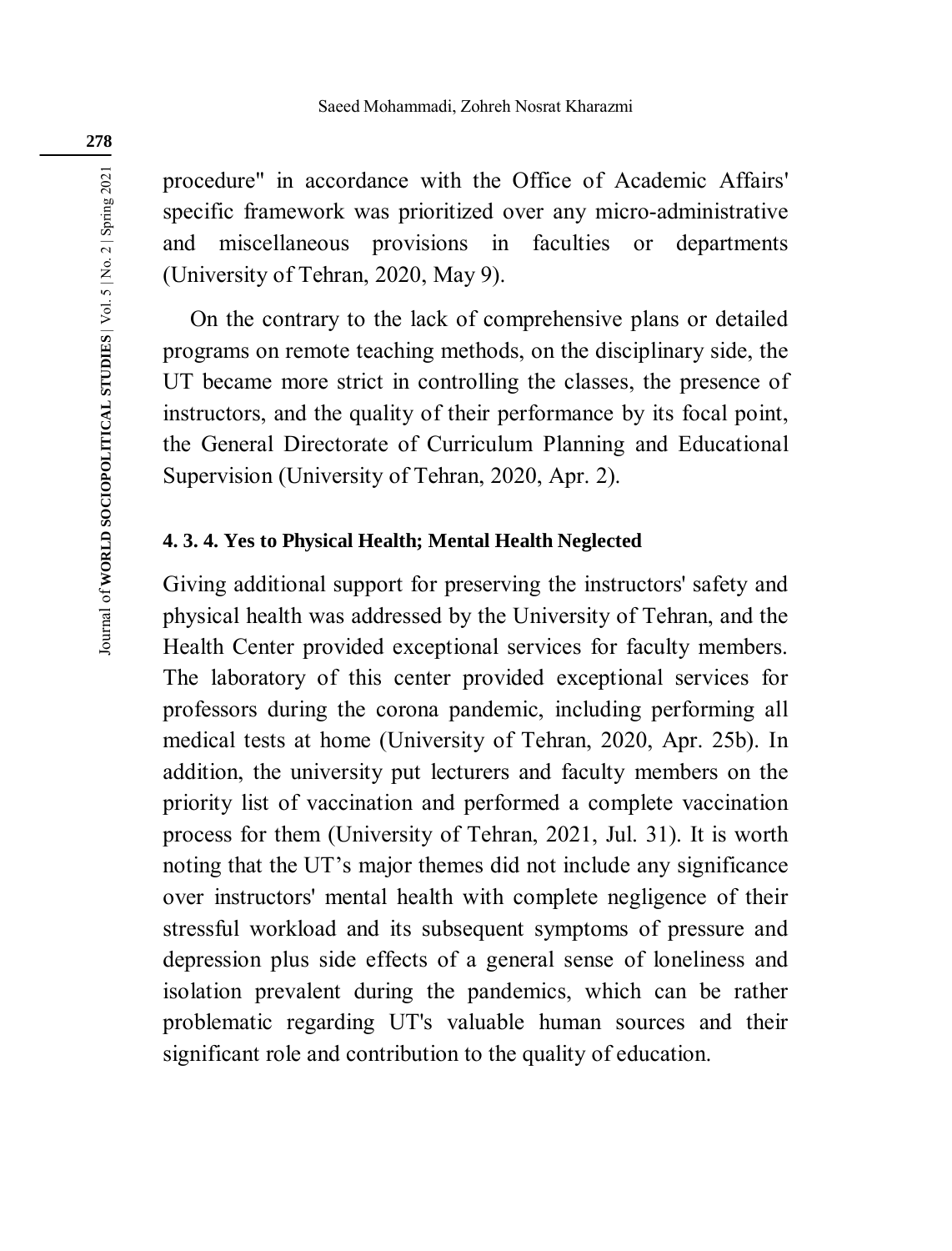## **5. Conclusion**

The Coronavirus pandemic has shifted the modern teaching paradigm from a physical to a virtual one with its exclusive enabling and restricting modifications and social aspects. Iran, as a country under the most severe sanctions in history, was hit harder by the wave of the Corona crisis; the lack of proper infrastructures and scarcity of resources made the crisis management immensely arduous. Transition to online higher education was crucially affected as one of the pillars of development; as a result, crisis management in higher education could symbolize the bigger picture of the national response to the pandemic's critical challenges.

The University of Tehran represents Iran's national higher education and is ranked among the best universities in the region. Similar to other higher education institutions, the University of Tehran was to promote a digitally resilient system, and upgrade its technological capabilities along with the personnel competencies during the pandemics. Meanwhile, resolving the digital divide and developing the skills and literacy to use technology in a constructive way has not been done without shortcomings and challenges.

The present research was an attempt to reveal UT's recommended solutions, ideal models of instruction, and emerging ethical concerns through a reflexive thematic analysis of the university website's COVID-oriented content. The broad collected data was processed and analyzed using Atlas.ti software, which enabled the researchers to portray quantitative assessments as well. Three major themes, ranged based on frequency, were extracted as A) students: technical and emotional support vs. tough regulations,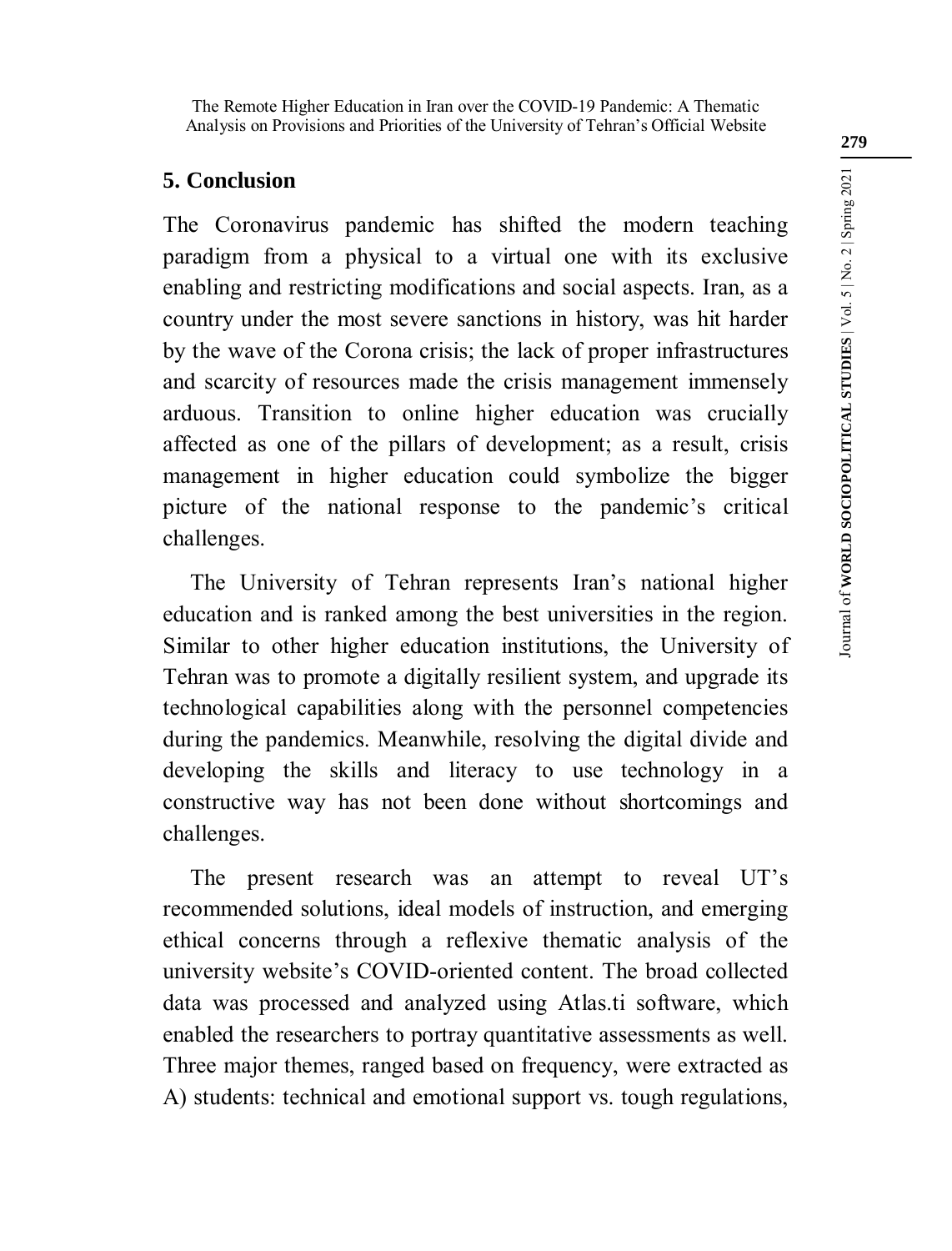B) Pro-sociality and social responsibility, C) instructors at the University of Tehran: highly expected simultaneously ignored.

Students stand as the major point of concern at UT: their safe connectivity to the UT's E-Learn platform, combatting inequality in access, facilitating the administrative accountability, and their economic and mental well-being are given a high priority both in educational policies and practices. However, the university still remains rather inflexible regarding semester programs, deadlines and defense sessions with putting the responsibility solely on the students' shoulders.

The second highly frequent major theme was indicated to be pro-sociality and social responsibility, meaning, taking an active position with a problem-solving approach toward the COVID-19 socio-economic consequences. The University of Tehran took its social accountability serious via supporting the tech projects and international collaborations in response to diagnosing and treating the disease, as well as controlling the socio-economic losses in entrepreneurial and innovation sections.

Thematic analysis indicates in the third theme that the university did not pay proper attention to the situation of professors and lecturers. The high number of "Administrative Disciplinary Regulations" addressing the instructors (15 cases) indicates UT's language of strictures and restricting verdicts rather than an accommodating atmosphere of providing proper solutions and alternative plans. In other words, the university was putting the burden of decision-making on the shoulders of lecturers, while they were under supervision and administrative strictures. The other issue about lecturers was that the university overlooked their mental health during the grueling quarantine (0 frequency). The mental health of the lecturers and their good spirit could have a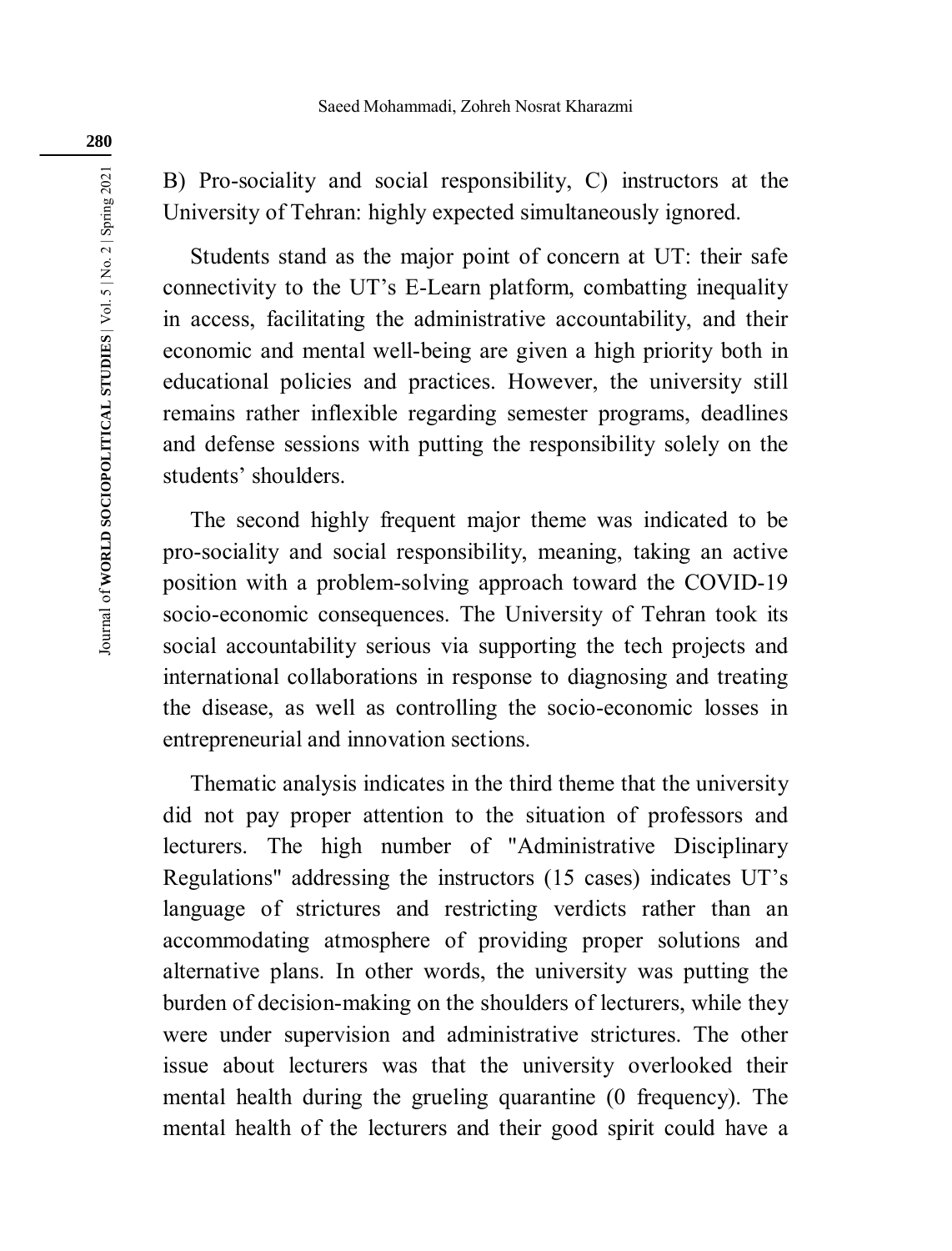significant impact on the quality of education, but this issue seems to have been completely ignored in the university's discourse and online guidelines.

Regarding the themes of high frequency, still there are gaps of non-frequents, which can be taken into consideration by further studies. Overlooking the differences, such as identity-sensitive solutions or field contexts are among the topics that UT's website did not offer any significant information and/or reflections. The university sounds to imagine all students as a monolith community, while for instance girls and boys might have faced different issues that needed proper and specific solutions. Furthermore, instructors and students from different disciplines have not been differentiated despite their variety of needs and requirements.

Simultaneous with creative responses and on-time acts at the University of Tehran during the pandemic, the present research indicated that there are gaps and deficiencies to be addressed. Among them, the present researchers have faces difficulties in finding pages and texts on the website due to a kind of disorder. One cannot be simply sure whether in such a haphazard presentation of the COVID-driven content, its target populations, including the instructors and students, have had proper access to these announcements and instructions. The "new normal", then, remains a prelude for the University of Tehran, alike other Iranian higher education institutions, to enhance their technologies, content, and cultural approaches on the way of future crisis, such as new waves of the pandemic.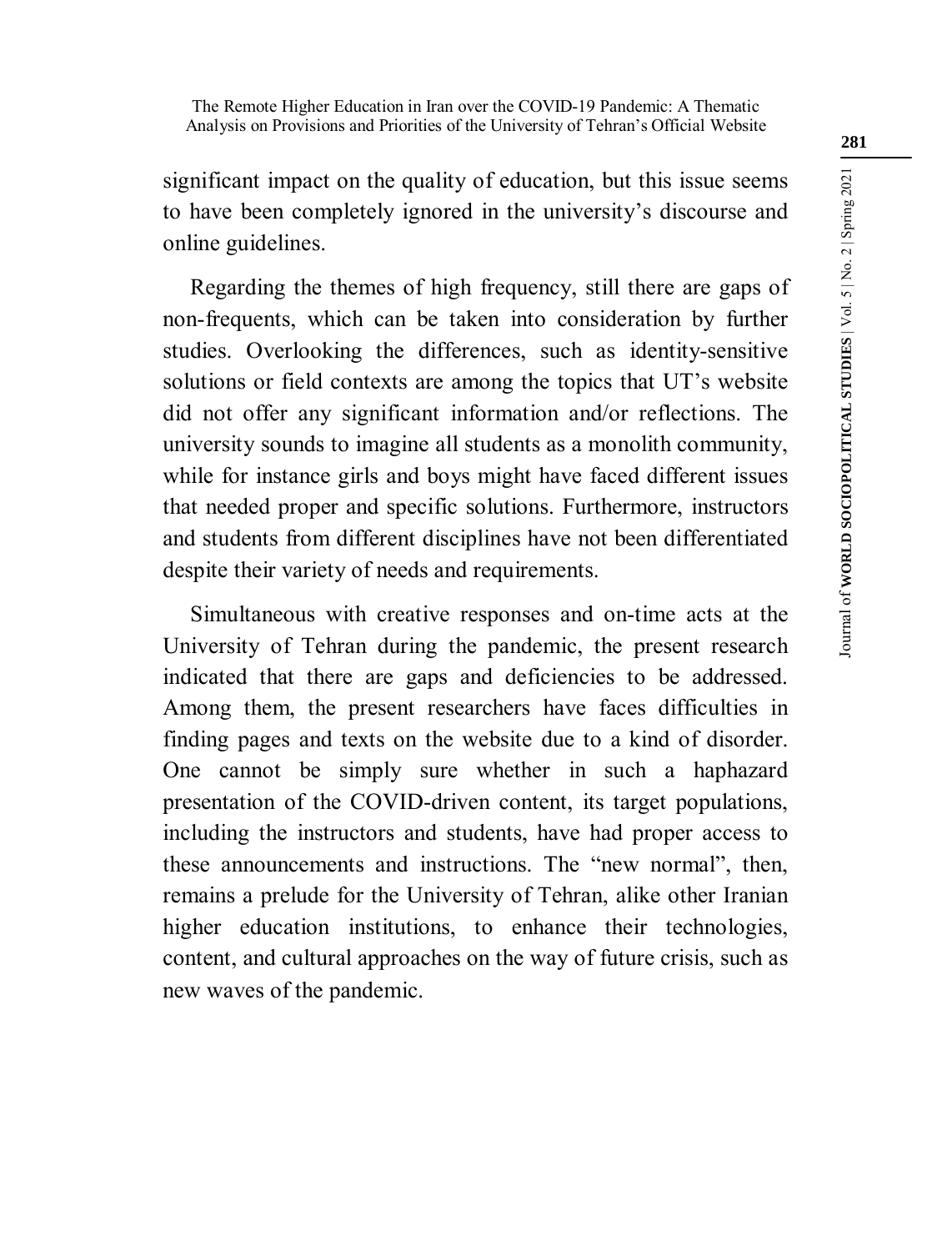### **References**

- Academic Ranking of World Universities. (2020). Retrieved from http://archive.shanghairanking.com/.
- Arezzo, A., Vignali, A., Ammirati, C., Brodie, R., & Mintz, Y. (2020). Is It Possible to Continue Academic Teaching in Surgery during the COVID Pandemic Era?. *Minimally Invasive Therapy & Allied Technologies*, DOI: https://doi.org/10.1080/13645706.2020.1845210
- Baste-ye hemāyat az šerkat-hā dar šarāyet-e šoyū-'e koronā [UT Science and Technology Park Announce on Corporate Supportive Package][Poster]. (n.d.). Retrieved from https://ut.ac.ir/file/ download/page/1587960216-464926198-391881.jpg
- Bokayev, B., Torebekova, Z., Davletbayena, Z., & Zhakypova, F. (2021). Distance Learning in Kazakhstan: Estimating Parents' Satisfaction of Educational Quality during the Coronavirus. *Technology, Pedagogy and Education*, *30*(1), 25-37. Retrievd from doi.org/10.1080/ 1475939X.2020.1865192
- Data Science and Modeling Research Lab. (n.d.). Porsešnāme-ye ehtemāl-e ebtelā be koronā [The Possibility of Corona Virus Infection Questionnaire Designed by Data Science and Modeling Research Lab] [Google Forms] (n.d.) Retrieved from https://docs.google.com/forms/d/e/1FAIpQLSfyezOYe4U9oH-6MjzKknHSJdfpfcHApvobW\_CDkqp92OSztQ/viewform
- DePietro, A. (2020). Impact of Coronavirus. (Covid-19). on College Tuition and Finances. Retrieved from Forbes: https://www.forbes. com/sites/andrewdepietro/2020/06/02/impact-covid-19-tuitionfinance/?sh=7bfeebef4b88
- Dhawan, Sh. (2020). Online Learning: A Panacea in the Time of COVID-19 Crisis. *Journal of Educational Technology Systems*, *49* (1): 5-22. Retrieved from https://doi.org/10.1177%2F0047239520934018.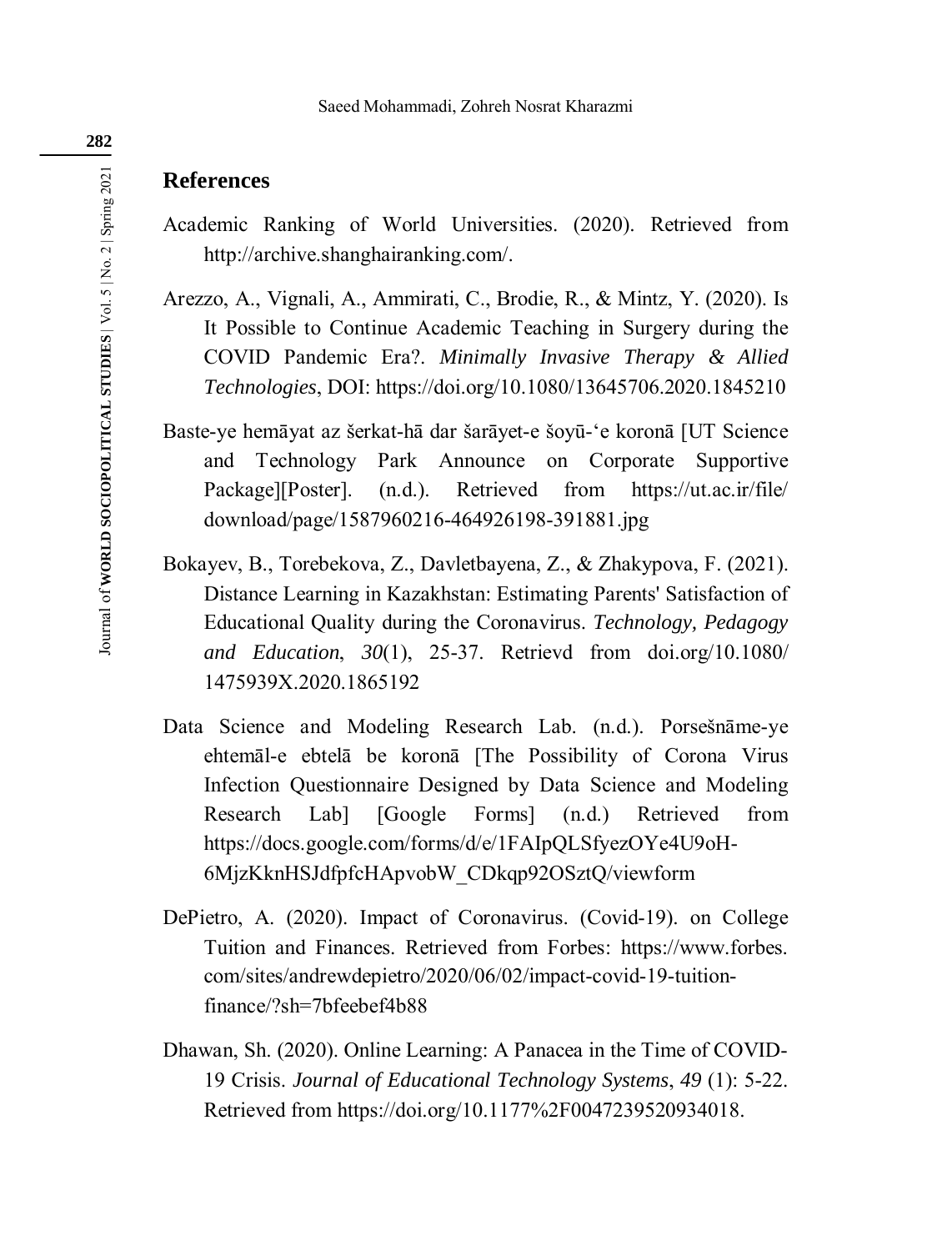The Remote Higher Education in Iran over the COVID-19 Pandemic: A Thematic Analysis on Provisions and Priorities of the University of Tehran's Official Website

- Farāxān-e tasvir-e jahān pas az korona [UT Call for Ideas on Post Corona World] [Poster]. (n.d.). Retrieved from https://ut.ac.ir/file/download/ page/1587247077-400012000736-120787-.jpg
- Fathollah-Nejad, A. (2021). *Iran in an Emerging New World Order from Ahmadinejad to Rouhani*. Berlin: Palgrave Macmillan.
- Greenhow, Ch., Lewin, C., & Willet, K. B. S. (2021). The Educational Response to Covid-19 across Two Countries: A Critical Examination of Initial Digital Pedagogy Adoption. *Technology, Pedagogy and Education*, *30*(1), 7-25. Retrieved from https://doi.org/10.1080/1475939X.2020.1866654
- Hubler, Sh. (2020, Oct. 26). Colleges Slash Budgets in the Pandemic, with "Nothing Off-Limits.". *The New York Times*. Retrieved from https://www.nytimes.com/2020/10/26/us/colleges-coronavirusbudget-cuts.html
- Moradi, T. (1398, Esfand. 28 [2020 A.D., Mar. 17]). Āxarin tasmim-e dānešgāh-e Tehrān dar mored-e zamān-e defā-'e pāyān nāme [UT Education Deputy Announce on Doctoral Dessertation Defence Deadline]. *Iranian Students' News Agency (ISNA)*. Retrieved from https://www.isna.ir/news/98122721059/
- The Islamic Republic News Agency (IRNA). (1399 Farvardin. 9 [2020 A.D., Mar. 28]). Bohrān-e koronā va eqdāmāt-e ebtekāri-ye šerkatha va kasb-o kār-hā [Corona crisis and buisiness corporations' innovative initiatives] Retrieved from https://www.irna.ir/news/ 83730970/
- Islamic World Science Citation Center (ISC). (2020). Retrieved from ISESCO: https://iur.isc.ac/
- Jia, L., & Santi, M. (2021). Inclusive Education for Students with Disabilities in the Global COVID-19 Outbreak Emergency: Some Facts and Thoughts from China. *Disability & Society, 36*(7), 1-5. Retrieved from https://doi.org/10.1080/09687599.2021.1925226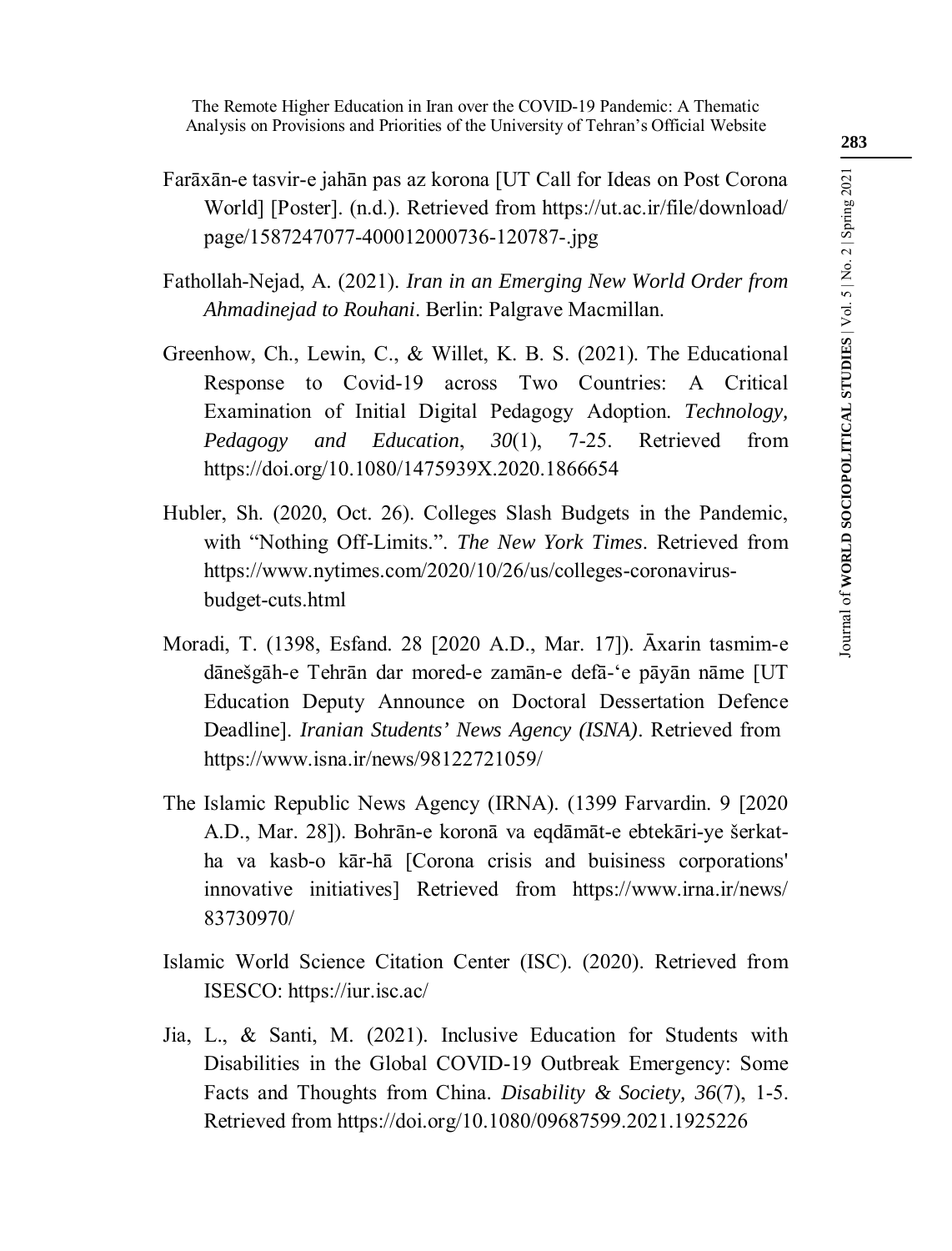Khabarban. (1400 Ordibehesht. 7 [2021 A.D., Apr. 27). Bargozāri-ye yek milyun kelās va yāzdah-hezār vāhed-e darsi-ye majāzi dar dānešgāhe tehrān [UT Education Deputy Announce on Hosting 11.000 Courses and 1 Million Virtual Classes]. Retrieved from https://khabarban.com/a/31728177

- Kahalzadeh, H. (2021, Mar. 11). "Maximum Pressure" Hardened Iran Against Compromise. *Foreign Affairs*. Retrieved from https://www. foreignaffairs.com/articles/iran/2021-03-11/maximum-pressurehardened-iran-against-compromise
- Khlaif, Z. N., & Salha, S. (2020). The Unanticipated Educational Challenges of Developing Countries in Covid-19 Crisis: A Brief Report. *Interdisciplinary Journal of Virtual Learning in Medical Sciences*, *11*(2), 130-134. DOI: 10.30476/IJVLMS.2020.86119.1034
- König, J., Jäger-Biela, D., & Glutsch, N. (2020). Adapting to Online Teaching during COVID-19 School Closure: Teacher Education and Teacher Competence Effects among Early Career Teachers in Germany. *European Journal of Teacher Education*, *43*(4), 609-622. DOI: 10.1080/02619768.2020.1809650
- Linder, K.-T., Letzel, V., Tarini, G., & Schwab, S. (2021). When Home Turns into Quarantine School–New Demands on Students with Special Educational Needs, Their Parents and Teachers during COVID-19 Quarantine. *Europian Journal of Special Needs Education*, *36*(1), 1-4. DOI: 10.1080/08856257.2021.1874153
- Mahmood, S. (2021). Instructional Strategies for Online Teaching in COVID-19 Pandemic. *Human Behavior and Emerging Technologies*, *3*(1), 199-203. DOI: 10.1002/hbe2.218
- Newton-John, T., Ventura, A., Mosely, K., Browne, J., & Speight, J. (2017). 'Are You Sure You're Going to Have Another One of Those?': A Qualitative Analysis of the Social Control and Social Support Models in Type 2 Diabetes*. Journal of Health Psychology*, *22*(14), 1819-1829. DOI: 10.1177/1359105316642005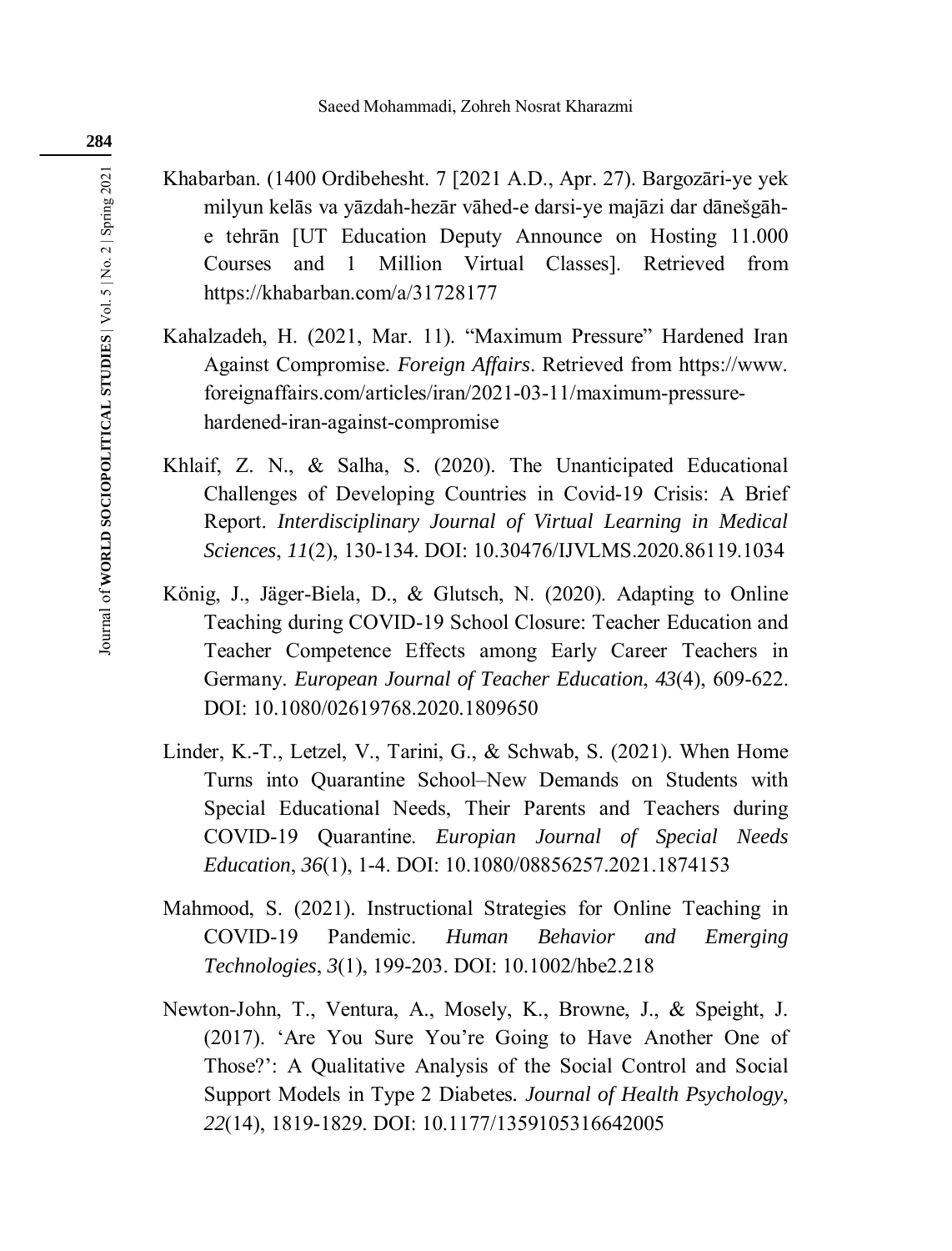- Oliveira, G., Grenha Teixeira, J., Torres, A., & Morais, C. (2021). An Exploratory Study on the Emergency Remote Education Experience of Higher Education Students and Teachers during the COVID‐19 Pandemic. *British Journal of Educational Technology*, *52*(4), 1357- 1376. DOI: 10.1111/bjet.13112
- Oloyede, A. A., Faruk, N., & Raji, W. O. (2021). COVID-19 Lockdown and Remote Attendance Teaching in Developing Countries: A Review of Some Online Pedagogical Resources. African Journal of Science, Technology, Innovation and Development, 1-19. DOI: 10.1080/20421338.2021.1889768
- Puyeš-e e'lmi šo [UT Call for Become-Scientific Campaign] [Poster] (n.d.) Retrieved from https://ut.ac.ir/file/download/page/ 1587248109-446701277-504184.jpg
- Sahlberg, P. (2021). Does the Pandemic Help Us Make Education More Equitable?. *Educational Research for Policy and Practice*, *20*(1), 11-18. DOI: 10.1007/s10671-020-09284-4
- Scully, D., Lehane, P., & Scully, C. (2021). 'It Is No Longer Scary': Digital Learning before and during the Covid-19 Pandemic in Irish Secondary Schools. *Technology, Pedagogy and Education*, *30*(1), 159-181. DOI: https://doi.org/10.1080/1475939X.2020.1854844
- Shin, M., & Hickey, K. (2021). Needs a Little TLC: Examining College Students' Emergency Remote Teaching and Learning Experiences during COVID-19. *Journal of Further and Higher Education*, *45*(7), 973-986. https://doi.org/10.1080/0309877X.2020.1847261
- Sullivan, F. (2021). Critical Pedagogy and Teacher Professional Development for Online and Blended Learning: The Equity Imperative in the Shift to Digital. *Educational Technology Research and Development*, *69*(1), 21-24. DOI: 10.1007/s11423-020-09864-4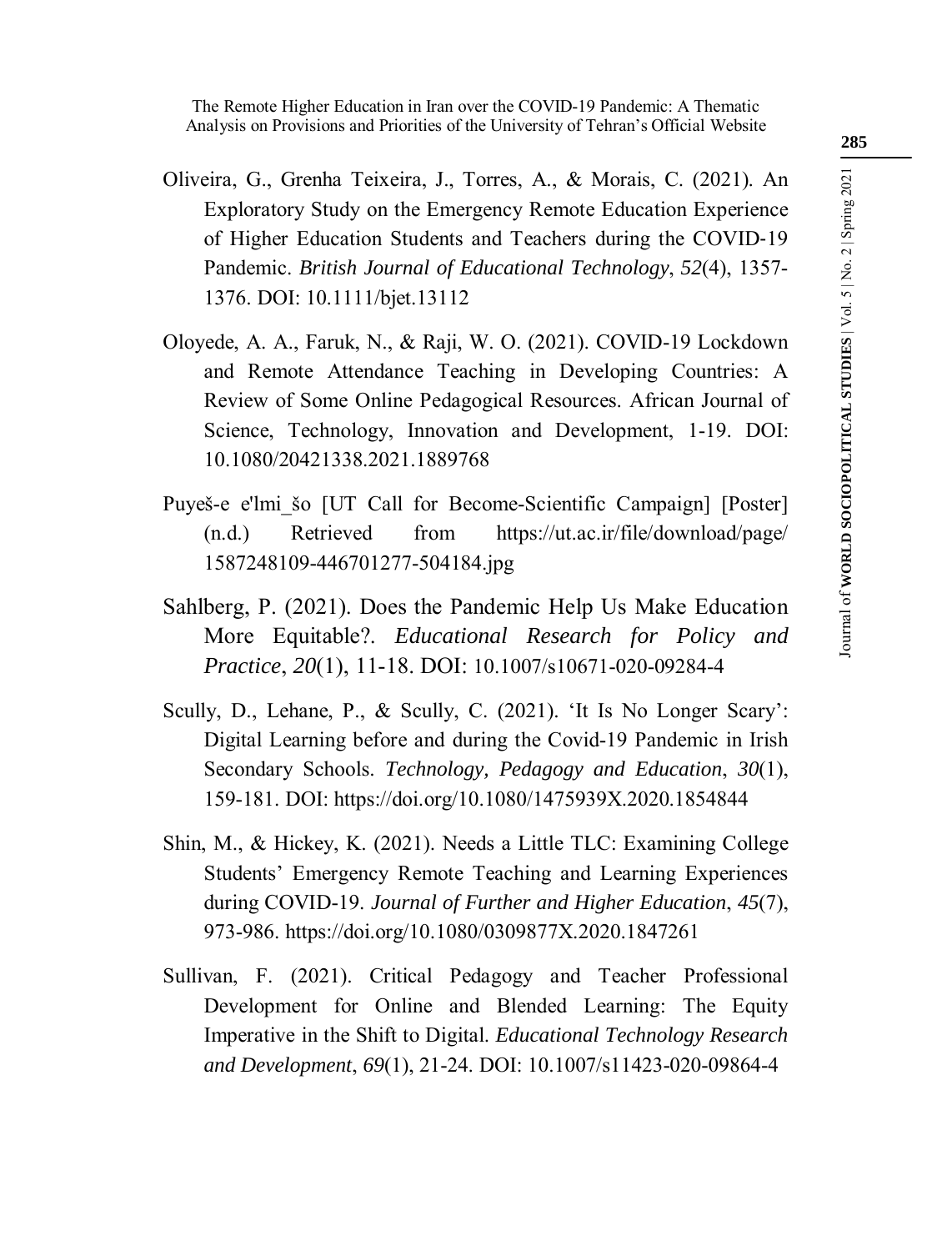- Tietjen, P., Bekiroglu, S. O., Choi, K., Rook, M. M., & McDonald, S. P. (2021). Three Sociomaterial Framings for Analysing Emergent Activity in Future Learning Spaces. Pedagogy, Culture & Society, 1- 20. DOI: 10.1080/14681366.2021.1881593
- Starkey, L., Shonfeld, M., Prestridge, S., & Cervera, M. G. (2021). Covid-19 and the Role of Technology and Pedagogy on School Education during a Pandemic. *Technology, Pedogogy and Education*, *30*(1), 1-5. DOI: 10.1080/1475939X.2021.1866838
- United Nations. (2020, Aug.). *Policy Brief: Education during COVID-19 and Beyond*. Retrieved from https://www.un.org/development/desa/ dspd/wp-content/uploads/sites/22/2020/08/sg\_policy\_brief\_covid-19 and education august 2020.pdf.
- University of Tehran E-Learning Center. (n.d.). Retrieved from https://utec.ut.ac.ir/web-live
- University of Tehran. (2020, Feb. 20). Eqdāmāt-e ejrayi va pišgirāne-ye hoze-ye mo'āvenat-e dānešjuyi dar zamine-ye mobāreze ba bimāriye koronā [UT Education Deputy Announce on Preventive Actions Against Corona Virus]. Retrieved from https://news.ut.ac.ir/ fa/news/11163/
- University of Tehran. (2020, Feb. 24). Ettela'iye-ye mohemm-e markaz-e yādgiri-ye dānešgāh-e tehrān dar mored-e bargozāri-ye kelās-hā-ye dānešgāh be surat-e elektroniki [UT Education Deputy Announce on E-Learning Center]. Retrieved from https://news.ut.ac.ir/fa/news/ 11045/
- University of Tehran. (2020, Feb. 27). Ettela'iye-ye šomāre-ye do mo'āvenat-e āmuzeši-ye dānešgāh dar mored-e bargozāri-ye kelāshā-ye āmuzeši az šanbe dah esfand [UT Education Deputy Second Announce on E-Learning & Communication from Feb.  $10^{th}$  2019-2020]. Retrieved from https://news.ut.ac.ir/fa/news/11062/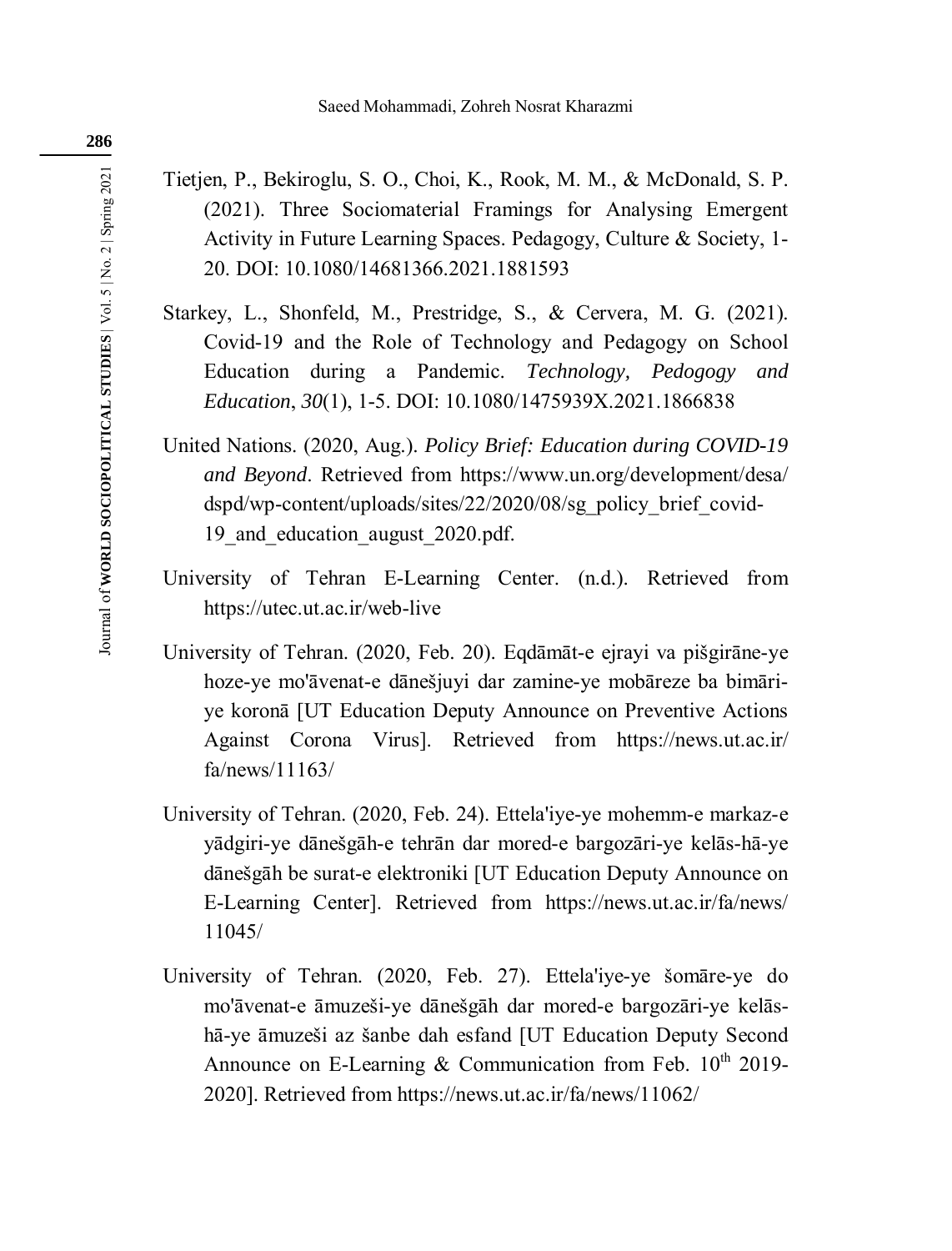- University of Tehran. (2020, Mar. 8). Ettelā'iye-ye erā-'e-ye xadamāt-e mošāvere-ye qeyr-e hozuri be dānešjuyān-e dānešgāh-e tehrān [UT Consulting Center Announce on Abcentia and Online Services to Students]. Retrieved from https://news.ut.ac.ir/fa/news/11125/
- University of Tehran. (2020, Mar. 9). Ettela'iye-ye bargozāri-ye raveš-hāye novin dar yād-dehi va yādgiri bā ta'kid bar raveš-hā-ye elektrōniki (viže-ye a'zā-ye hey'at-e elmi) [UT Education Deputy Announce on New E-Teaching and E-Learning Methods (for Facult members only)]. Retrieved from https://news.ut.ac.ir/fa/news/11123/
- University of Tehran. (2020, Mar. 14). Jalase-ye omumi-ye koliye-ye a'zāy-e hey'at-e elmi-ye dānešgāh-e tehrān ba hey'at ra'ise-ye dānešgāh [UT Borad of Directors Public Meeting with All Faculty Members]. Retrieved from https://news.ut.ac.ir/fa/news/11145/
- University of Tehran. (2020, Mar. 18). Dastresi-ye rāygān be ketāb-hā-ye elektroniki-ye moa'ssese-ye entešārāt-e dānešgāh-e tehrān [Free Access to Electronic Books Published by UT Publications]. Retrieved from https://news.ut.ac.ir/fa/news/11198/
- University of Tehran. (2020, Mar. 31). Webinār-e češm-andāz-e pasākoronāi-ye fazā-ye kasb-o kār-e iran [UT Faculty of Entrepreneurship Announce on Post-Corona Perspective on the Iranian Business Environment Webinar][Poster] (2020, Mar. 31) Retrieved from https://ut.ac.ir/file/download/page/1587249156-464823696-316056.jpg
- University of Tehran. (2020, Apr. 2). Ettela'iye-ye mohemm-e mo'āvenate āmuzeši-ye dānešgāh-e tehrān [UT Education Deputy Essential Announce]. Retrieved from https://news.ut.ac.ir/fa/news/11221/
- University of Tehran. (2020, Apr. 8). Bayāniye-ye bist-o haftomin ejlās-e ro'asā-ye dānešgāh-hā-ye bozorg-e kešvar  $[27<sup>th</sup>$  Meeting Statement of Heads of Major Iraninan Universities]. Retrieved from https://news.ut.ac.ir/fa/news/11393/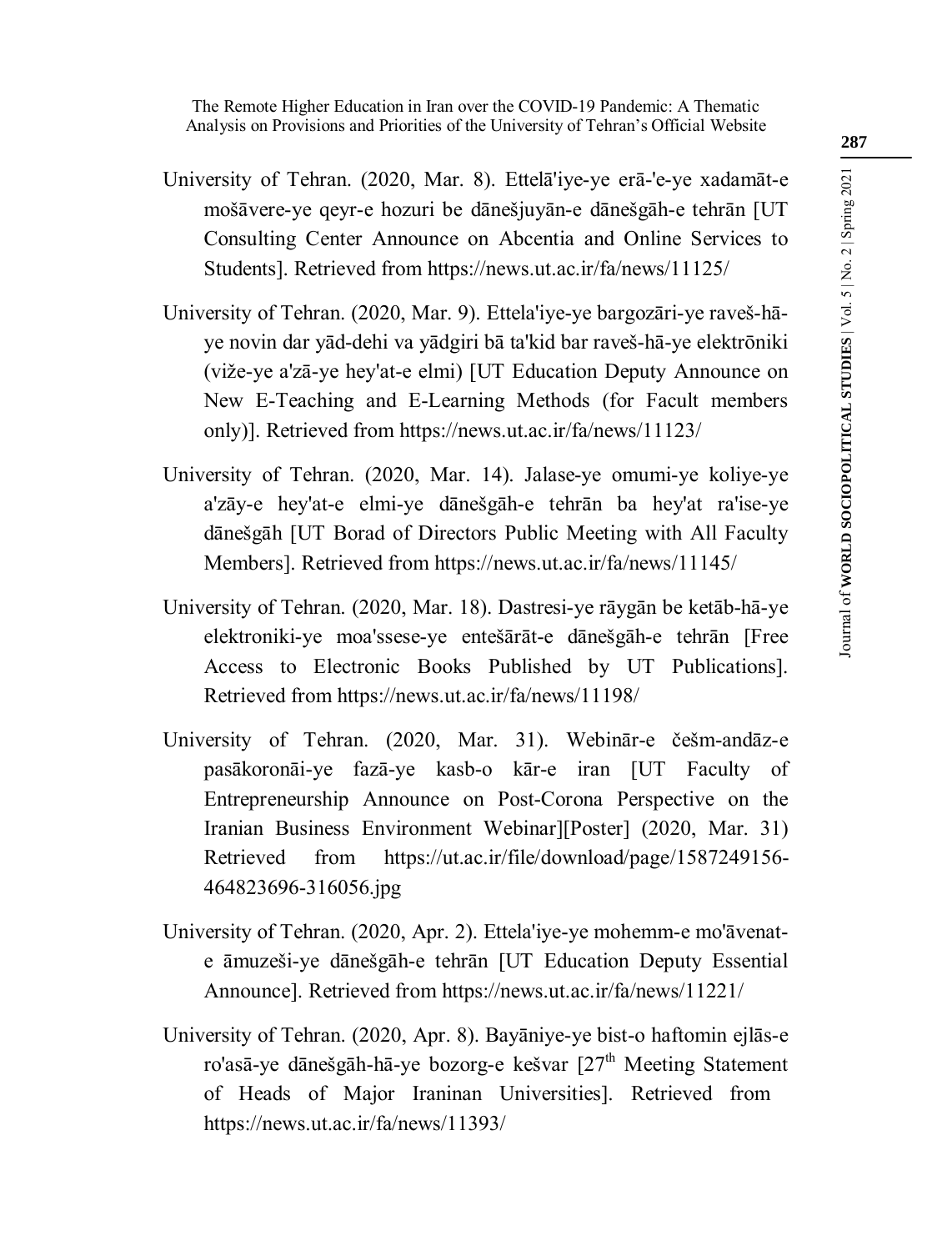- University of Tehran. (2020, Apr. 12a). Sāmāne-ye ānlāyn-e mošāvere-ye dānešgāh-e tehrān (mašverap) barāye dānešjuyān va danešāmuxtegān rāh-andāzi šod [UT Online Consulting Platform Established for Students and Alumni]. Retrieved from https://news.ut.ac.ir/fa/news/11262/
- University of Tehran. (2020, Apr. 12b). Sāxt-e dastgāh-e tanaffos-e masnu'i barāye bimārān-e mobtalā be virus-e koronā dar dānešgāh-e tehrān [UT Public Affairs Announce on UT Made Artificial Respiration Device Invented in UT for Corona Virus Infected Patiens]. Retrieved from https://news.ut.ac.ir/fa/news/11264/
- University of Tehran. (2020, Apr. 14). Dastūr-ol-amal-e āmuzeši-ye dānešgāh barāye nimsāl-e dovom-e sāl-e tahsili-ye hezār-o sisad-o navad-o hašt navad-o noh [UT Educational Procedure for the second semester of 1398-1399 academic year]. Retrieved from https://news.ut.ac.ir/fa/news/11282/
- University of Tehran. (2020, Apr. 22a). E'lām-e barnāme-hā-ye edār-e koll-e behdašt va darmān-e dānešgāh-e tehrān be monāsebat-e hafteye salāmat [UT CSR Announce on UT Health Center Programs for Healethcare Week]. Retrieved from https://news.ut.ac.ir/fa/news/ 11344/
- University of Tehran. (2020, Apr. 22b). Kārgāh-e majāzi-ye āmuzeš-e mahārat-e zendegi dar dānešgāh-e tehrān [UT Consulting Center Announce on Online Life Skills Workshops]. Retrieved from https://news.ut.ac.ir/fa/news/11331/
- University of Tehran. (2020, Apr. 25a). Extesās-e e'tebār-e viže be tarhha-ye pažuheši-ye mortabet bā virus-e koronā dar dānešgāh-e tehrān [UT Financial Support of Research Projects Related to Coronavirus]. Retrieved from https://news.ut.ac.ir/fa/news/11352/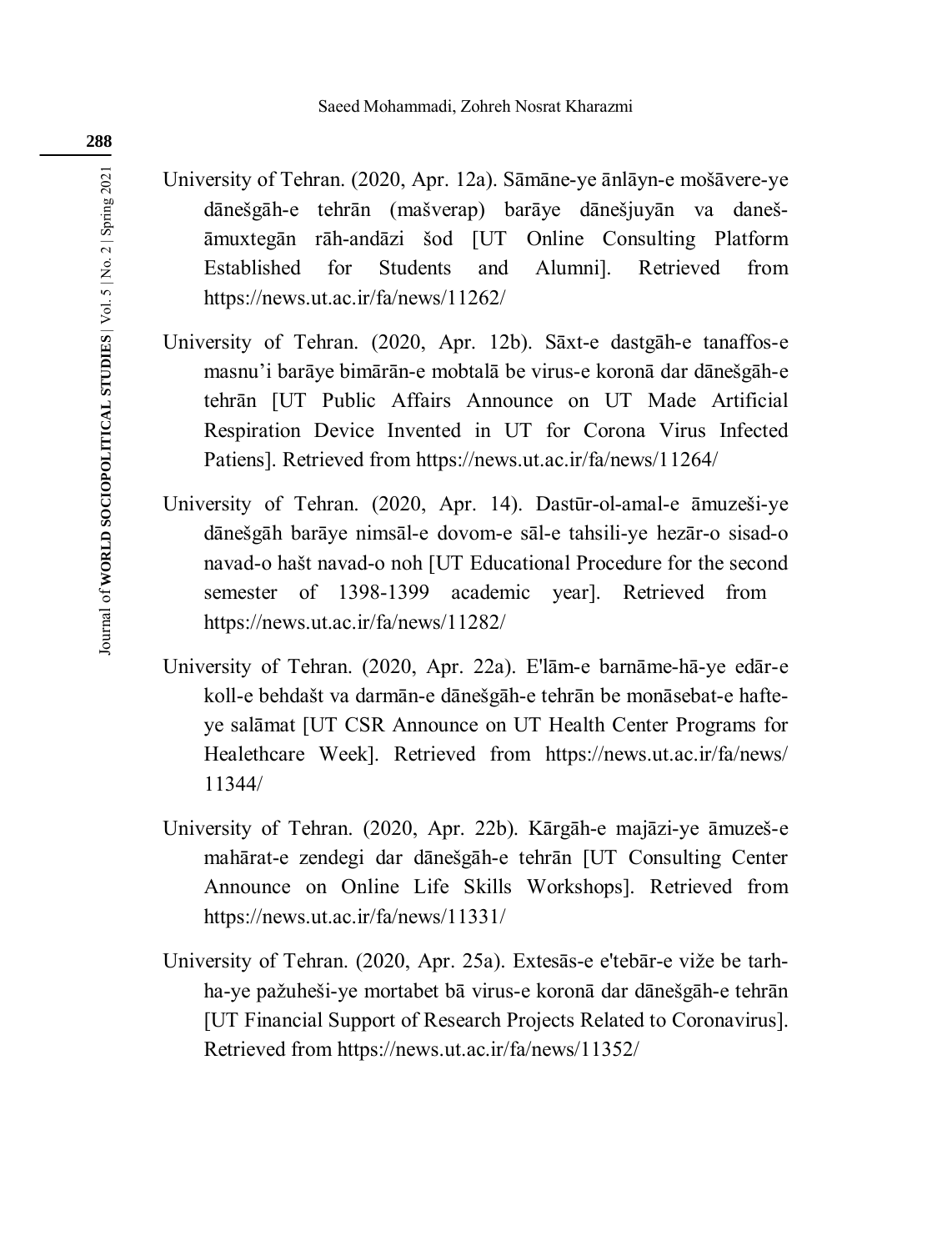- University of Tehran. (2020, Apr. 25b). Hamkāri-ye pardis-e beyn-olmelali-ye kiš-e dānešgāhe tehrān dar zamine-ye behine-sāzi-ye farāyand-e amuzeš-e majāzi [UT Kish International Campus Cooperation to Provide a Suitable Platform for Holding Virtual Classes]. Retrieved from https://news.ut.ac.ir/fa/news/11364/
- University of Tehran. (2020, Apr. 25c). Ettela'iye-ye āzmāyešgāh-e markaz-e behdāšt va darmān-e dānešgāh-e tehrāna [UT Health Center Laboratory Announce]. Retrieved from https://news.ut.ac.ir/ fa/news/11365/
- University of Tehran. (2020, Apr. 27a). Taxfif-e bist-o-panj darsadi-e ketāb-hā-ye moa'ssese-ye entešārāt-e dānešgāh-e tehrān [25% Discount on UT Press Books]. Retrieved from https://news.ut.ac.ir/ fa/news/11380/
- University of Tehran. (2020, Apr. 27b). Kārgāh-hā-ye ānlāyn-e behdāšt-e ravān barāye dānešjūyān-e dānešgāh-hā-ye kešvar bargozār mišavad [Online Mental Health Workshops to be Held for All University Students Nationwide]. Retrieved from https://news.ut.ac.ir/ fa/news/11377/
- University of Tehran. (2020, May. 2). Tarrāhi va tolid-e kit-hā-ye tašxis-e koronā dar pārk-e elm-o fannāvari-ye dānešgāh-e tehrān [Corona Test Kits Production at University of Tehran Science and Technology Park]. Retrieved from https://news.ut.ac.ir/fa/news/ 11421/
- University of Tehran. (2020, May. 3). Ettela'iye-ye nahve-ye pazireš-e anjām-e fa'āliyyat-hā-ye pažūheši-e hozūri-e dānešjuyān-e maqta'-e doktori [Announce on the Application Procedures for PhD Students' in Presence Research Activities]. Retrieved from https://news. ut.ac.ir/fa/news/11424/
- University of Tehran. (2020, May. 9). Baxšname-ye mo'āvenat-e āmuzeši-ye dānešgāh-e tehrān [UT Education Deputy Announce]. Retrieved from https://news.ut.ac.ir/fa/news/11472/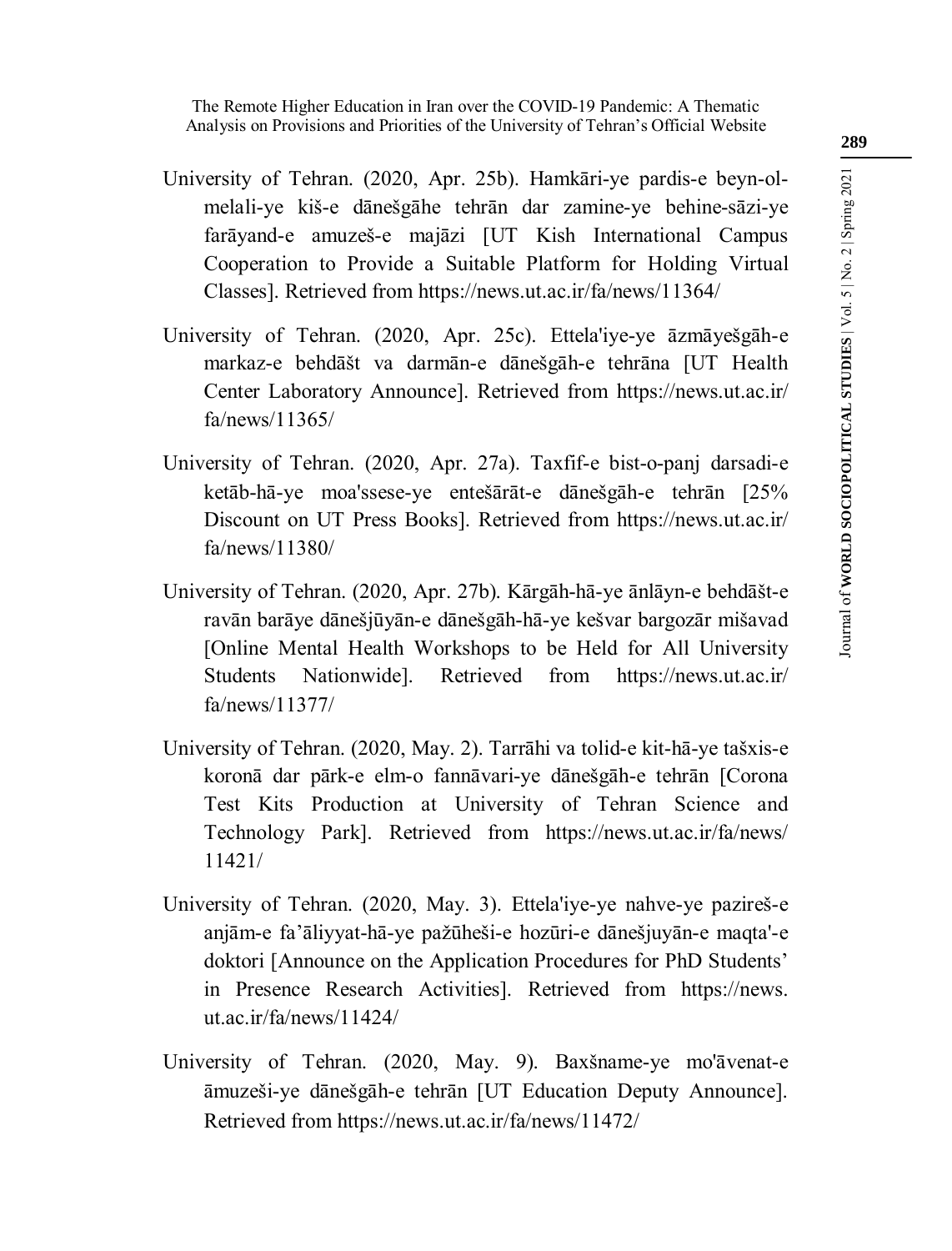- University of Tehran. (2020, May. 10). Sevvomin vebinār-e tōse'-e-ye kasb-o-kar va čaleš-hā-ye hoquqi dar šarāyet-e bohrān-e koronā [Third Webinar on Business Development and Legal Challenges in Corona Crisis]. Retrieved from https://news.ut.ac.ir/fa/news/11479/
- University of Tehran. (2020, May. 11). E'tā-ye panjāh vām-e qarz-olhasane be dānešjuyān-e dānešgāh-e tehran dar šarāyet-e bohrān-e koronā [50 Interest-Free loans for UT Students in Corona Crisis]. Retrieved from https://news.ut.ac.ir/fa/news/11487/
- University of Tehran. (2020, May. 16). Hemāyat-e pārk-e elm-ofannāvari-ye dānešgāh-e tehrān az ide-hā-ye fannāvarāne dar zamine-ye moqābele ba virus-e koronā [UT Science and Technology Park Support for Innovative Ideas to Deal with Coronavirus]. Retrieved from https://news.ut.ac.ir/fa/news/11521/
- University of Tehran. (2020, May. 19). Dānešgāh-e tehrān barnāme'i barāye elzām be hozūr-e danešjuyān nadārad/ mohlat-e defa'e resāleye doktori ta pāyān-e mehr māh [UT Does not Have Any Obligations for Students' Presence/ Dissertatios Defence Deadline Postponed to 30 Mehr]. Retrieved from https://news.ut.ac.ir/fa/ news/11542/
- University of Tehran. (2020, May. 21). Tadāvom-e hamkāri-ye dānešgāhe tehrān ba setād-e farmāndehi-ye moqābele ba bimāri-ye koronā [Continuation of UT Cooperation with the Commander of Corona Disease Control Headquarters]. Retrieved from https://news.ut. ac.ir/fa/news/11632/
- University of Tehran. (2020, May. 26). Tadāvom-e fa'āliyyat-e e'tā-ye panjāh vām-e qarz-ol-hasane be dānešjuyān-e dānešgāh-e tehrān dar šarāyet-e bohrān-e koronā [The Continuation of Offering 50 Interest-Free loans for UT Students in Corona Crisis]. Retrieved from https://news.ut.ac.ir/fa/news/11568/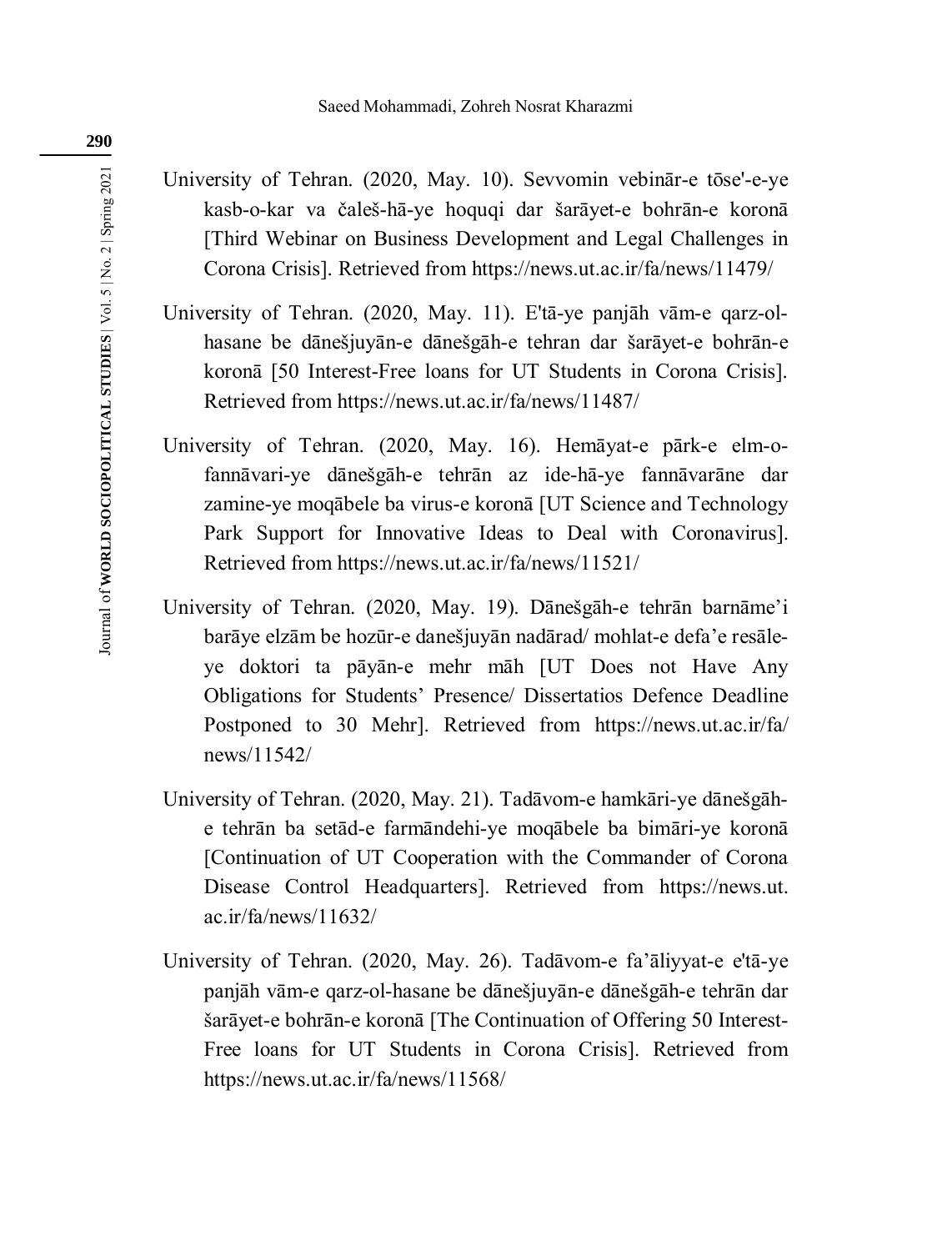- University of Tehran. (2020, May. 28a). Šešomin nešast-e xuše-hā-ye eqtesādi va ejtemā'i-ye dānešgāh-e tehrān bargozār šod [The sixth UT Economic & Social Clusters Meeting Held]. Retrieved from https://news.ut.ac.ir/fa/news/11621/
- University of Tehran. (2020. May. 28b). Mosābeqe-ye majāzi-ye dārt dar dānešgāh-e tehrān bargozār šod [Online Dart Contest Held in Universoty of Tehran]. Retrieved from https://news.ut.ac.ir/fa/news/ 11622/
- University of Tehran. (2020, May. 29). Ettela'iye-ye šomāre-ye yek: Mo'āvenat-e āmuzeši-ye dānešgāh dar mored-e bargozāri-ye emtehānāt-e pāyān-e nimsāl-e dovom-e sāl-e tahsili-ye hezār-o sisad-o navad-o hašt navad-o noh [UT Education Deputy First Announce on Accademic Year 2019-2020 Final Exams]. Retrieved from https://news.ut.ac.ir/fa/news/11627/
- University of Tehran. (2020, May. 30). Nezārat-e ettehādiyye-ye beyn-olmelali-ye dānešgāh-ha-ye jahān bar ta'sirāt-e bimāri-ye koronā dar hoze-ye āmūzeš-e āli [IAU Monitoring of Coronavirus Impacts on Higher Education]. Retrieved from https://news.ut.ac.ir/fa/ news/11638/
- University of Tehran. (2020, May. 31). Entešar-e do ketābče-ye "hemāyat-e asarbaxš" va "hamin hālā šoru' kon" dar dānešgāh-e tehrān [The Publication of Two Booklets entitled: Effective Support" & "Strart Now"]. Retrieved from https://news.ut.ac.ir/ fa/news/11653/
- University of Tehran. (2020, Jun. 8). Eblāq-e dastūr-ol-amal-e behdāštiye fa'āliyat-e āmuzeši va pažuheši-e dānešjuyān-e maqtā-'e doktori [Healthcare Protocol for PhD Students' Educational & Research Activities]. Retrieved from https://news.ut.ac.ir/fa/news/11714/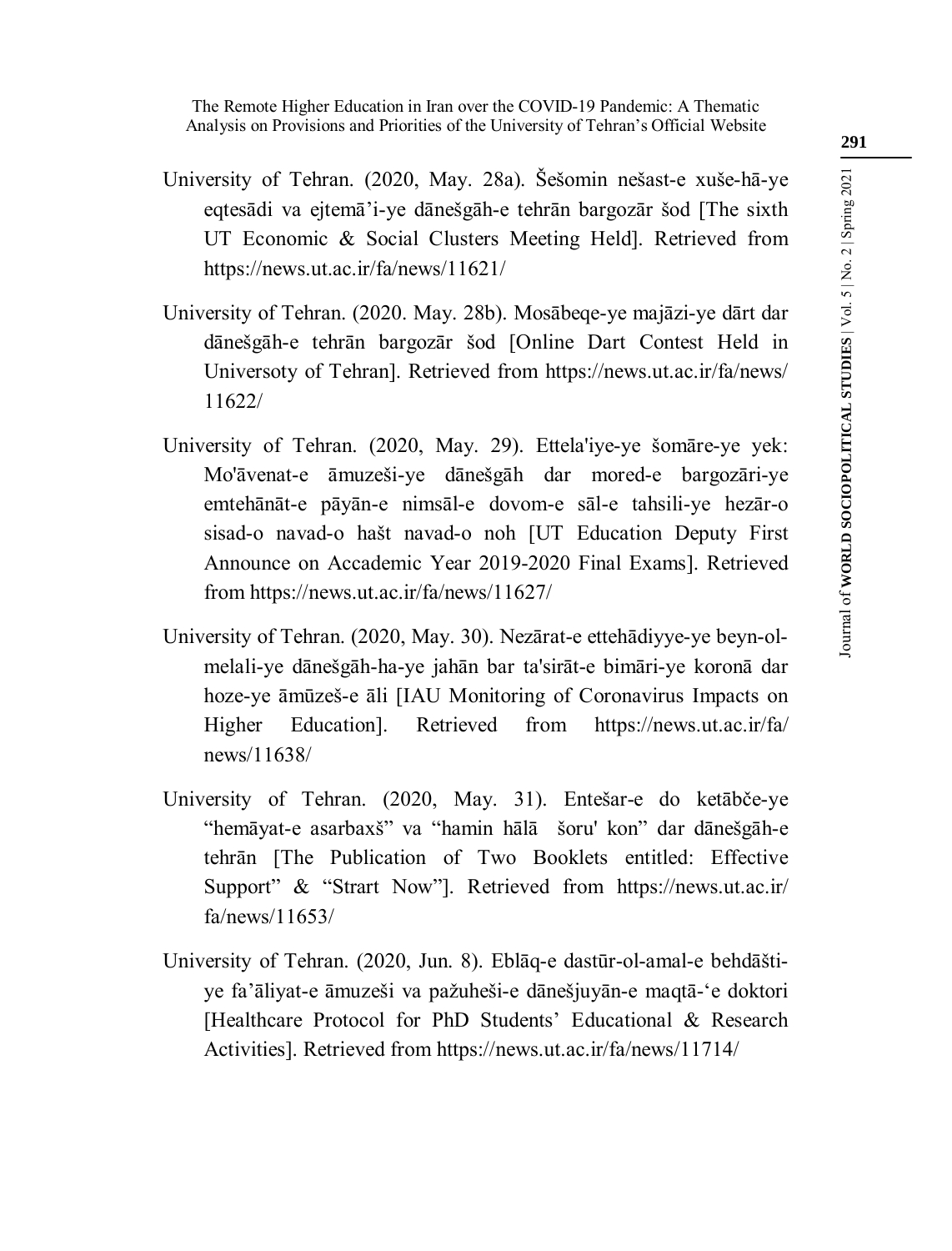- University of Tehran. (2020, Jun. 15a). Ettelā'iye-ye šomāre-ye do: Mo'āvenat-e āmuzeši-ye dānešgāh dar mored-e bargozāri-ye emtehānāt-e pāyān-e nimsāl-e dovom-e sāl-e tahsili-ye hezār-o sisad-o navad-o hašt navad-o noh [UT Education Deputy Second Announce on Accademic Year 2020-2021 Final Exams]. Retrieved from https://news.ut.ac.ir/fa/news/11767
- University of Tehran. (2020, Jun. 15b). Bargozāri-ye čehel-o-do hezār-o čahārsad-o hašt kelās-e barxat az zamān-e šoyu-'e koronā/harekat be samt-e āmuzeše electroniki yek zarurat ast [42408 Online Classes Held since Corona Outbreak/ Moving toward Online Education is a Necessity]. Retrieved from https://www.msrt.ir/fa/news/55299/
- University of Tehran. (2020, Jun. 21). Ettela'iye-ye šomāre-ye se: Mo'āvenat-e āmuzeši-ye dānešgāh dar mored-e bargozāri-ye emtehānāt-e pāyān-e nimsāl-e dovom-e sāl-e tahsili-ye hezār-o sisad-o navad-o hašt navad-o noh [UT Education Deputy Thirth Announce on Accademic Year 2020-2021 Final Exams]. Retrieved from https://news.ut.ac.ir/fa/news/118066/
- University of Tehran. (2020, Jun. 22). Dore-hā-ye āmuzeši-ye ānlāyn-e taxassosi viže-ye ravānšenāsān va mošāverān-e kešvar [Online Profesional Courses for Consultants and Psychologists]. Retrieved from https://news.ut.ac.ir/fa/news/11802/
- University of Tehran. (2020, Jun. 27a). Hemāyat-e panjāh milyun tumāniye bonyād-e hāmiyān-e dānešgāh-e tehran az dānešjuyān dar šarāyete koronā [Donors Foundation 50 million T. Support for Students during Corona Pandemy]. Retrieved from https://news.ut.ac.ir/ fa/news/11842/
- University of Tehran. (2020, Jun. 27b). Bayāniye-ye mo'āvenat-e āmuzeši-ye sizdah dānešgāh-e bozorg-e kešvar dar mored-e barnāme rizi barāye anjām-e monāsebtar-e fa'āliyat-hā-ye āmuzeši va bargozāri-ye sāl-e tahsili-ye āyande [Announce by Education Deputies of 13 Big Universities on Appropriate Lesson Plan for the Next Accademic Year]. Retrieved from https://news.ut.ac.ir/ fa/news/11841/

**292**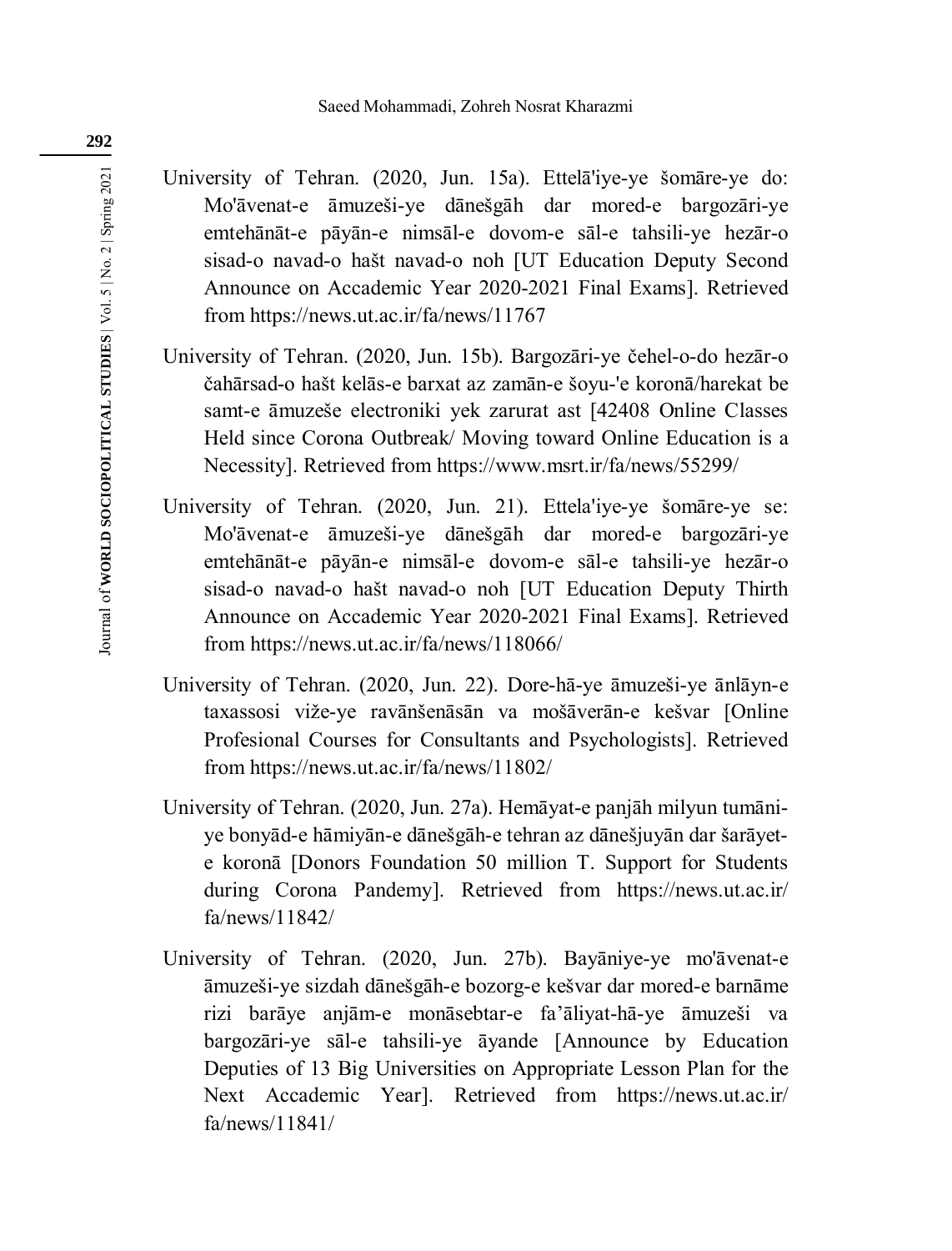- University of Tehran. (2020, Aug. 9). Bā hadaf-e taqdir az kādr-e darmān-e kešvar sāxte šod: qet'e-ye "navā-ye adamiyat" bā āhangsāzi-ye ozv-e hey'ā't-e elmi-ye dānešgāh-e tehrān [Music Piece "The Chant of Humenity" Made by UT Facutly Member to Appreciate Medical Staff]. Retrieved from https://news.ut.ac.ir/fa/news/12227
- University of Tehran. (2020, Aug. 10). Ettelā'iye-ye sabt-e darxāst-e dorus-e amali-ye maqāte-'e moxtalef-e tahsili [Announce on Requests for Practical Courses in Different Academic Levels]. Retrieved from https://news.ut.ac.ir/fa/news/12243/
- University of Tehran. (2020, Aug. 19). Dastgāh-e andāze-giri-ye sari-'e ār o es-e xelt jahat-e komak be tašxis-e virus-e korona-ye dānešgāh-e tehrān vāred-e marhale-ye tejāri-sāzi šod [UT Made Quick ROS Coronavirus Detection Kits Commercialized]. Retrieved from https://news.ut.ac.ir/fa/news/12360/
- University of Tehran. (2020, Sep. 5). Rāh-andāzi-ye pišxān-e xedmat dar mo'āvenat-e āmuzeši-ye dānešgāh-e tehrān [UT Education Deputy Announce on Service Counter Startup]. Retrieved from https://news.ut.ac.ir/fa/news/12508/
- University of Tehran. (2020, Sep. 6). Bā hamkāri-ye dānešgāh-e tehrān bargozār mišavad: Sampoziyom-e beyn-ol-melali-e majāzi-e ruykard-hā-ye zist-šenāsi, pezeški va olum-e pāye be kovid-e nuzdah [International Online Symposium on Biological, Medical  $\&$  Basic Science Approaches to Covid 19, to be Held in Cooperation with University of Tehran]. Retrieved from https://news.ut.ac.ir/fa/ news/12527/
- University of Tehran. (2020, Sep. 19). Tarh-e pāyaš-e salāmat-e ravān-e dānešjuyan dar dānešgāh-e tehrān bargozār mišavad [Students' Mental Health Monitoring Plan to be Held in University of Tehran]. Retrieved from https://news.ut.ac.ir/fa/news/12717/
- University of Tehran. (2020, Sep. 26). Rāh-andāzi-ye sāmān-e-ye pāyeš-e hušmand va peygiri-e salāmat-e bimārān-e kovid-e nuzdah